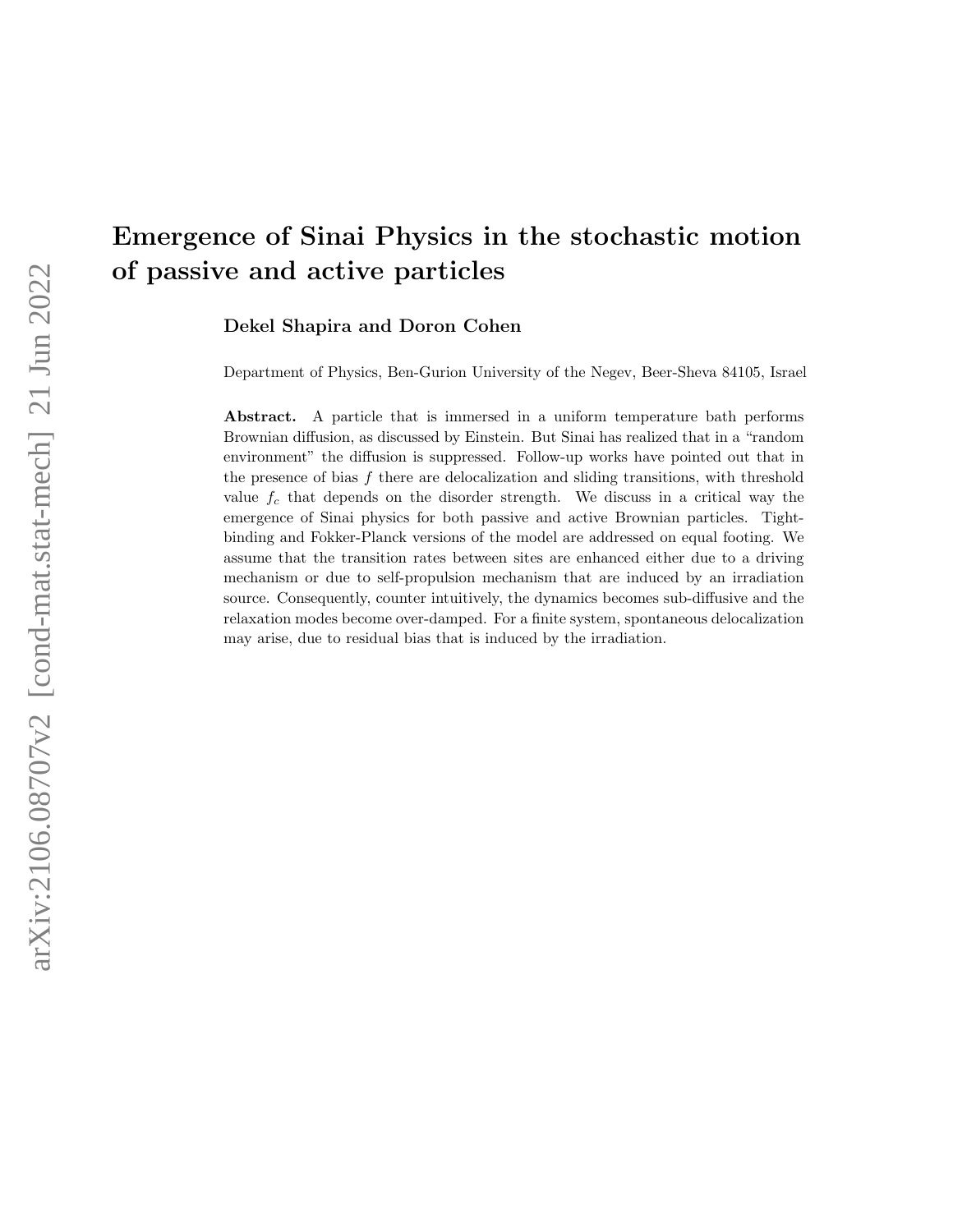## 1. Introduction

The most familiar type of stochastic motion is *random walk* along a tight binding chain (lattice sites are labelled by  $n$ ), where all the transition rates are identical. The dynamics is described by a rate equation

$$
\dot{\mathbf{p}} = \mathbf{W}\mathbf{p} \tag{1}
$$

where  $p = \{p_n\}$  are the probabilities to find the particle in any of the sites, and W is a tridiagonal matrix whose off-diagonal elements are the transition rates. In the continuum limit the dynamics is described by a diffusion equation.

The question arises whether normal diffusion is affected by disorder. The simplest type of disorder arises if the rates  $w_n$  on each bond are random, aka bond-disorder or resistor-network-disorder. Hereafter we assume that the bond-disorder is weak, such that the probability to observe a disconnected chain is zero. Accordingly, for such type of disorder, the dynamics remains 'normal'.

Sinai model.– Sinai had proposed to study a more general model that has been termed *random walk in random environment* [\[1\]](#page-24-0). In this model the rates  $w_n^{\pm}$ for forward and backward transitions over the n-th bond are uncorrelated (instead of being equal). The stochastic field over the *n*-th bond is defined thorough the ratio, namely,  $w_n^+/w_n^- = \exp[\mathcal{E}_n]$ . Assuming that the  $\mathcal{E}_n$  are uncorrelated, it follows that in the absence of bias  $(\langle \mathcal{E} \rangle = 0)$  the spatial spreading is *sub-diffusive*  $(x \sim \ln^2(t))$  rather than diffusive  $(x \sim \sqrt{t}).$ 

**Sliding transition.** Subsequent works by Derrida and followers  $[2, 3, 4]$  $[2, 3, 4]$  $[2, 3, 4]$  $[2, 3, 4]$  $[2, 3, 4]$  have considered the effect of non zero bias  $f \equiv \langle \mathcal{E} \rangle > 0$ . The existence of a critical bias  $f_c$ has been highlighted, such that for  $f < f_c$  the drift velocity vanishes, while for  $f > f_c$  it becomes finite. This has been termed sliding transition. We note that Sinai has assumed that the  $\mathcal{E}_n$  are strictly uncorrelated. The implications of long range correlations have been studied as well in [\[5\]](#page-24-4), highlighting a crossover between Ohmic, Creep, and Sinai regimes. It is only in the latter case (of effectively uncorrelated disorder), that one observes a sharp sliding transition.

Delocalization transition.– From a completely different perspective Hatano, Nelson and followers [\[6,](#page-24-5) [7,](#page-24-6) [8,](#page-24-7) [9,](#page-24-8) [10,](#page-24-9) [11\]](#page-24-10) have considered the delocalization transition for non-Hermitian Hamiltonians. In the present context the role of the non-Hermitian Hamiltonian is taken by the real non-symmetric (and hence non-Hermitian) matrix  $W$ that conserves probability  $(\sum p_n = 1)$ . The details of the delocalization scenario in the stochastic context have been discussed in [\[12,](#page-24-11) [13\]](#page-24-12). Here we are talking about the relaxation modes  $\psi^{(r)}$  that are associated with eigenvalues  $\lambda_r$  of a finite length ring. They are determined by the equation

$$
W\psi = -\lambda\psi \tag{2}
$$

The trivial eigenvalue  $\lambda_0 = 0$  corresponds to the steady state. Delocalization is indicated by complex eigenvalues. For large enough f the eigenvalues at the vicinity of  $\lambda = 0$ become complex, which implies under-damped relaxation. The term 'delocalization'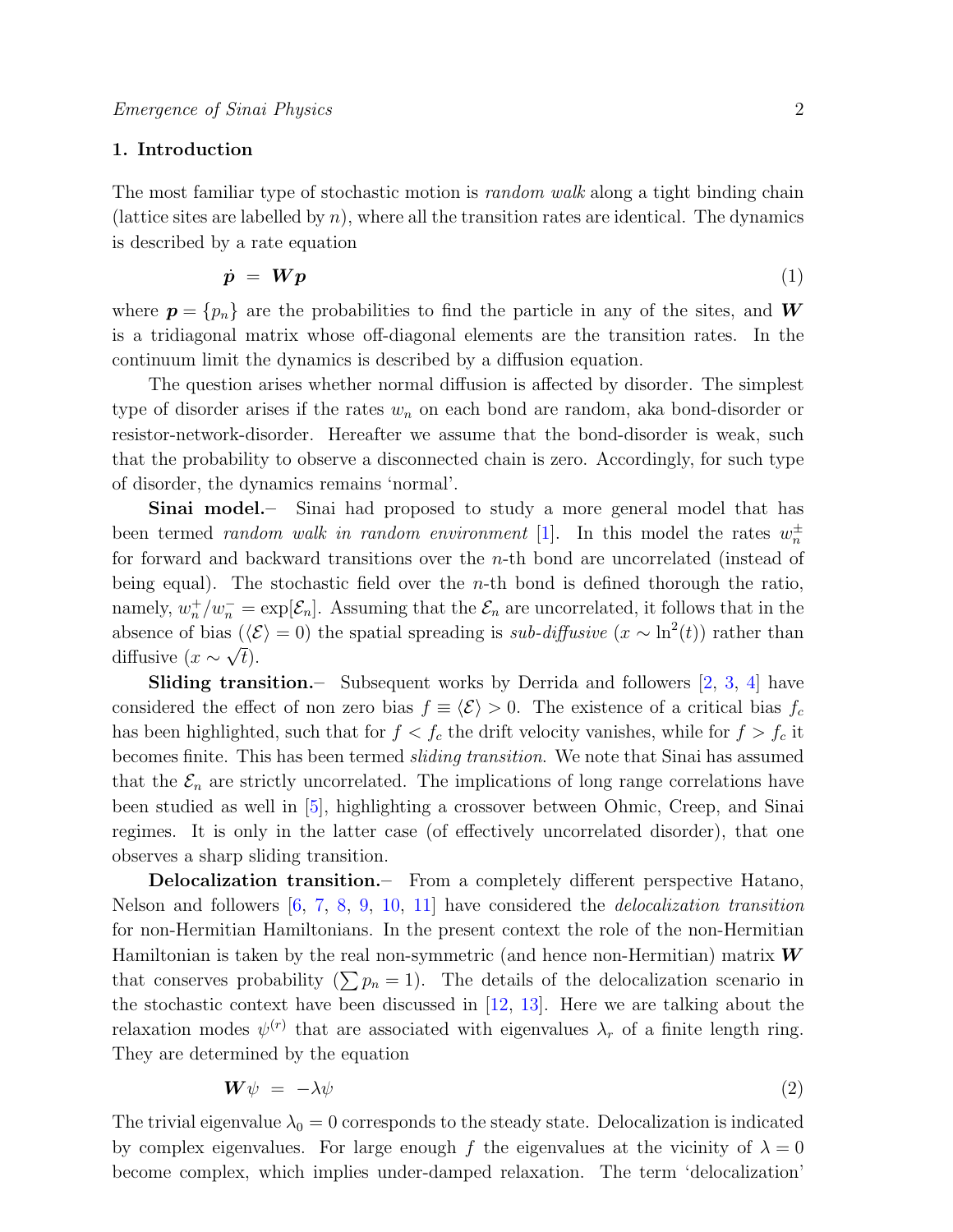

<span id="page-2-0"></span>**Figure 1.** (a) Passive particle on a chain, sites labelled by  $n$ . The transition rates  $w_n^{\pm}$  are induced by a bath that has temperature T. Extra transitions  $w_n^{\nu}$  are induced by a driving source. (b) Active particle on a chain. Such particle has an extra degree of freedom  $s = \uparrow, \downarrow$  that indicates its orientation. The bath induced rates are  $w_n^{\pm}$  in the n coordinate. The flipping rate in the s-coordinate is  $w_n^{\alpha}$ . Extra transitions  $w_n^{\nu}$  are induced by the propulsion.

reflects the insight that for a ring geometry under-damped relaxation towards the steadystate is associated with complex-valued relaxation-modes that are extended over the ring. It has been emphasized in  $[12]$  that the threshold field for this *finite-size-system* transition is smaller than the  $f_c$  that is estimated for sliding along an infinite chain.

#### 1.1. The Physics behind Sinai Physics

The model of Sinai is rather artificial. One wonders what are the physical assumptions that imply the emergence of the sliding and the delocalization transitions. The stochastic filed is defined via  $w_n^+/w_n^- = \exp[\mathcal{E}_n]$ . For a chain that is coupled to a single bath that has temperature T the stochastic field is

<span id="page-2-1"></span>
$$
\mathcal{E}_n[\text{single bath, no driving}] = \frac{V_n - V_{n+1}}{T} \tag{3}
$$

where  $V_n$  is the on-site potential. This field exhibits telescopic correlations, that reflect the bounded energy landscape of  $V_n$ , while Sinai model assumes uncorrelated stochastic field whose potential features activation barriers of height  $\propto \sqrt{L}$  for segments of length L.

The emergence of Sinai Physics necessitates a mechanism that breaks the telescopic correlations of the stochastic field. One simple option is to assume non-uniform temperature such that  $\mathcal{E}_n = [V_n - V_{n+1}]/T_n$ , with uncorrelated  $T_n$  on each bond. In the present work we would like to consider more interesting setups that are illustrated in Fig[.1.](#page-2-0) In both setups the system is a tight binding chain immersed in a bath that has a uniform temperature. In the absence of "irradiation" the particle performs a diffusive motion. With "irradiation" the transition rates between sites are enhanced. The counter-intuitive expectation, based on Sinai's argument, is to witness sub-diffusion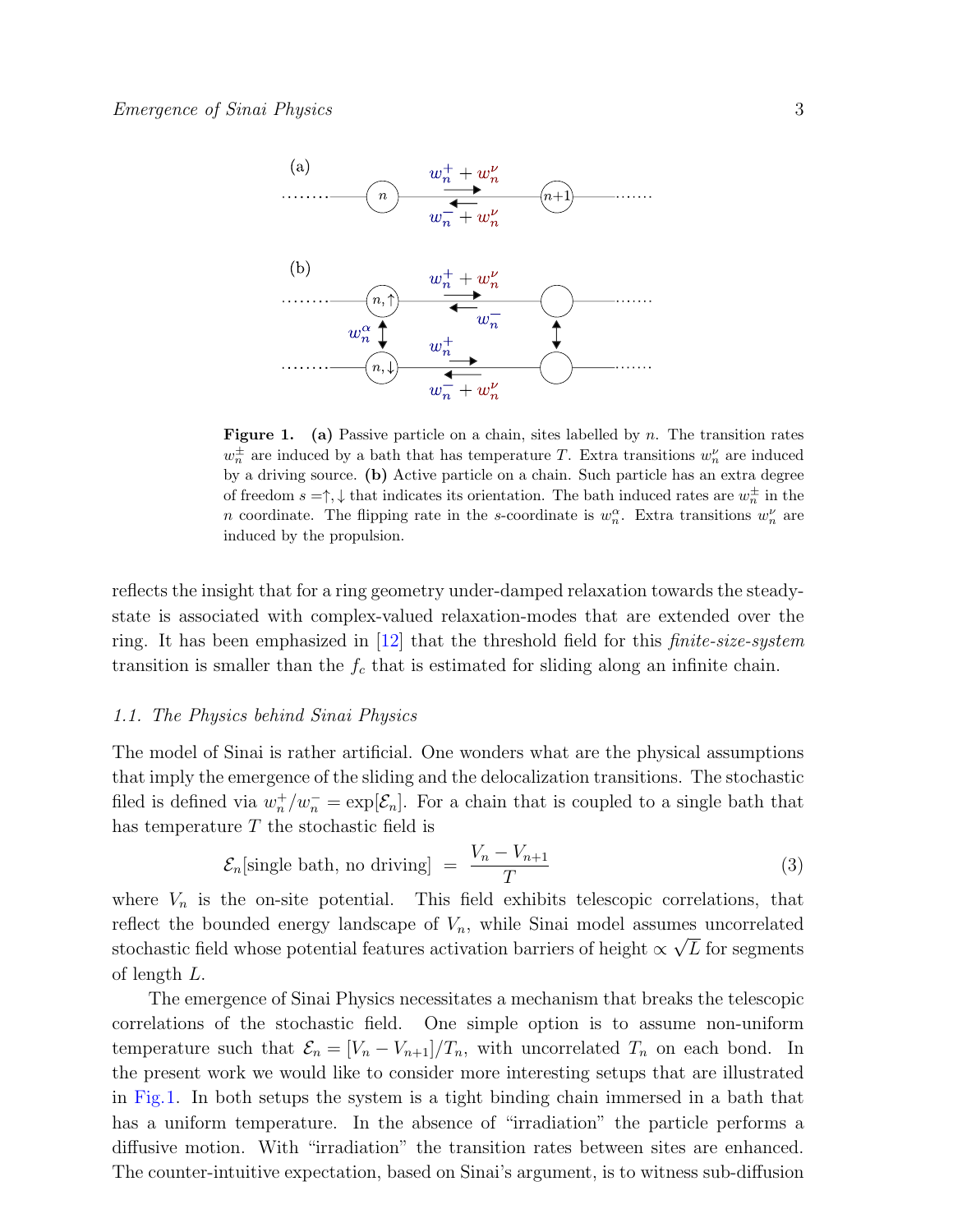instead of diffusion. To get an insight for this puzzling expectation, note that on short times one is likely to witness an enhanced spreading rate. But we focus on long times. Then it is important to notice that it is not the rates of transitions but the topography of the stochastic potential that matters (for argumentation purpose note that this topography is not affected if all the rates are multiplied by the same large factor). Due to the irradiation, the topography of the stochastic potential features an ever growing activation barriers that suppress the long time spreading, which is the essence of Sinai Physics.

# 1.2. Paradigms for anomalous transport

There are of course different paradigms for anomalous transport. But we focus here on what we call "Sinai Physics". For sake of clarity, following Sinai, we consider weak disorder: not only that the probability to observe a disconnected bond is zero, but furthermore it is assumed (for sake of argumentation) that all the rates are comparable. In particular it is implied that  $\mathcal{E}_n \ll 1$ . This weak disorder assumption allows in a later stage to adopt a very convenient continuum-limit Fokker-Planck approximation for the dynamics.

The model of Sinai is strictly one-dimensional (1D). Merely from a geometrical point of view, local barriers can block transport. In more than 1D one generically encounters rugged landscape that features ponds and outlets, see e.g. discussion in [\[14\]](#page-24-13). Note however that signatures of Sinai Physics may arise for the dynamics along the infinite cluster in the vicinity of a percolation threshold.

It is important to appreciate that "Sinai Physics" is not the only mechanism for anomalous transport. Increasing the activity in conjunction with quenched disorder can lead to counter-intuitive results that are not necessarily related to Sinai Physics. Particle-particle interactions in combination with quenched disorder generically produce such effects. Ref.[\[15\]](#page-24-14) has considered the run-and-tumble dynamics of disks that move in a disordered array of fixed obstacles. Such system exhibits non-monotonic transport response due to crowding clogging and jamming; the motion is almost blocked and proceed in the form of avalanches [\[16\]](#page-24-15); and under bias might exhibit negative differential mobility [\[17\]](#page-24-16). This type of dynamics can be demonstrated also for a lattice version [\[18,](#page-24-17) [19\]](#page-24-18).

#### 1.3. Scope of this paper

We consider two models for which Sinai Physics is likely to emerge. The models are illustrated in Fig.[1.](#page-2-0) In the absence of "irradiation" the particle performs transitions that are dictated by  $Eq. (3)$  $Eq. (3)$ . In the presence of "irradiation" the rates are enhanced. Specifically:

• Passive-particle model. – In the model that is described by Fig.[1a](#page-2-0), the chain is irradiated by a high-temperature source. The term 'irradiation' does not have to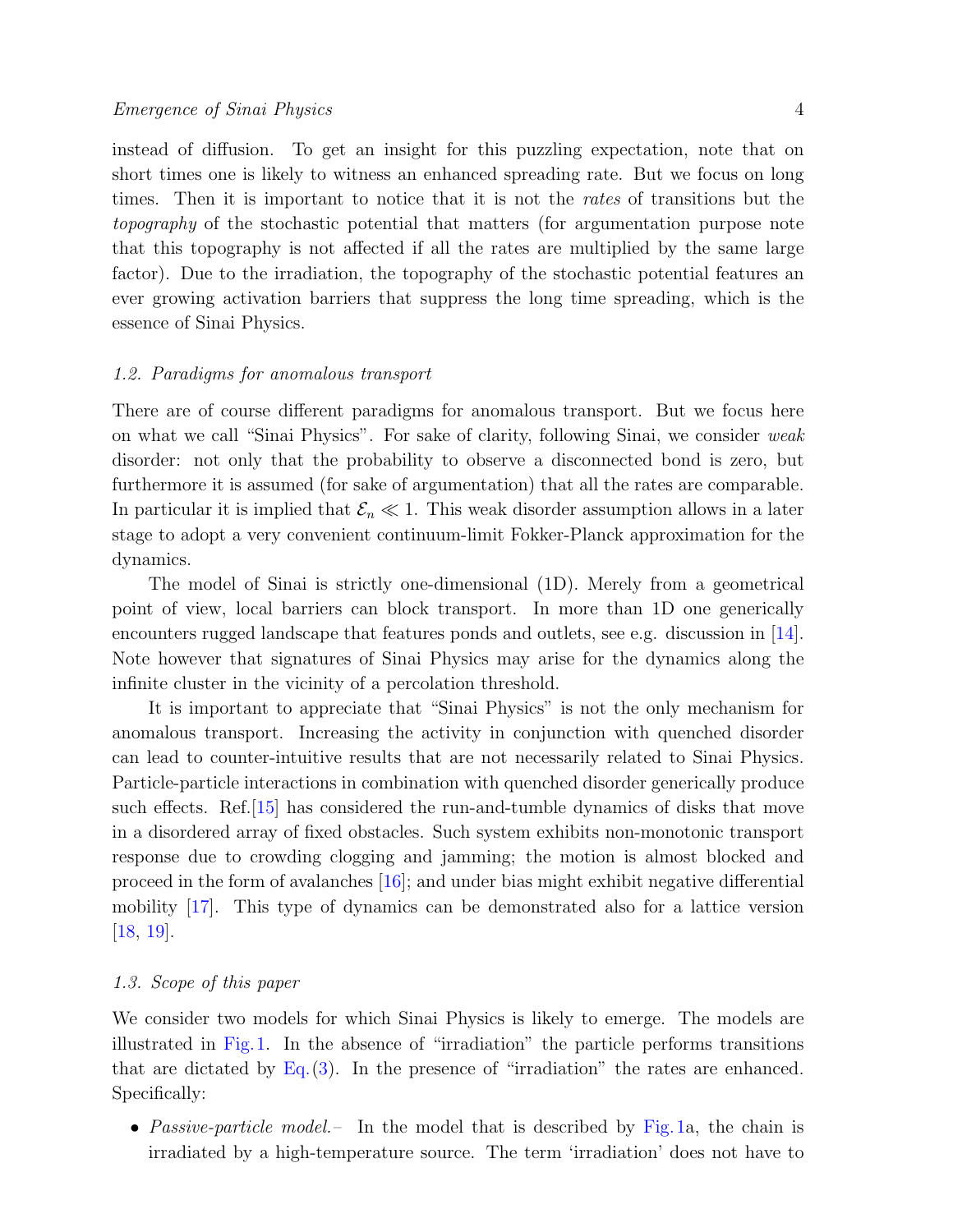be taken literally, it is just a convenient way to describe the effect of a second bath, that is regarded as a driving-source. For an infinite-temperature source the transition rates become  $w_n^{\pm} + w_n^{\nu}$ . The extra rates  $w_n^{\nu}$  that are induced by the irradiation are not biased to any direction.

• Active-particle model. – In the model that is described by Fig.[1b](#page-2-0), the irradiation induces self-propulsion. What we have in mind are Janus particles [\[20,](#page-24-19) [21,](#page-24-20) [22,](#page-24-21) [23\]](#page-24-22) immersed in a solution (those spherical nano-particles are coated at their two hemispheres with a different materials). Using a tight-binding language, the selfpropulsion is incorporated as follows: a  $w_n^{\nu}$  term is added to the  $w_n^+$  rate (to the  $w_n^-$  rate) if the particle faces the forward (backward) direction respectively. The particle flips orientation randomly with rate  $w_n^{\alpha}$ .

We would like to treat both models on equal footing. In both models the intensity of the irradiation is denoted by  $\nu$ . It is important to emphasize that the irradiation by itself does not create any bias (the rates are enhanced "equally" in both directions). Given  $\nu$  we can add an external bias f, and ask whether a threshold value  $f_c$  emerges.

**Open issues.**— The emergence of Sinai Physics due to *driving* or *propulsion* is somewhat counter-intuitive. In quasi-equilibrium conditions, under the influence of a bath that has uniform temperature, the system feature normal diffusion, while the extra transitions due to driving or propulsion mechanism lead to sub-diffusion and localization. This (and similar) counter-intuitive statements have been pointed out in some previous works in a way that was either blurred due to emphasis on related themes [\[24,](#page-24-23) [25\]](#page-24-24), or restricted to non-Brownian "run-and-tumble particle" scenario [\[26,](#page-24-25) [27\]](#page-24-26) where the motion is frozen in the absence of propulsion (rather than diffusive). Also the strong relation between tight-binding chains and their continuum limit version has not been adequately clarified. In this context one should be aware that the standard theory of Sinai physics does not apply for non-equilibrium quasi-one-dimensional chains. This means that an active-particle, unlike passive-particle, is not a-priori compatible with Sinai model.

The experimental aspect has to be addressed carefully. One arena where 1D stochastic physics can be tested is in the context of Brownian Motors [\[28\]](#page-24-27). The major signatures of Sinai physics is sub-diffusive spreading. In is common to determine the dependence of the sub-diffusion exponent on the bias, and to look for a sliding transition. A second arena for testing stochastic physics is inspired by experiments that we mentioned with Janus particles [\[20,](#page-24-19) [21,](#page-24-20) [22,](#page-24-21) [23\]](#page-24-22). We claim that the realization of an appropriate setup for demonstrating Sinai Physics in this context is challenging (see concluding section). In such system it might be feasible not only to characterize the spreading, but also to probe the relaxation modes [\[25\]](#page-24-24), looking for a crossover from over-damped to under-damped relaxation (delocalization transition).

Outline.– In Sec.[\(2\)](#page-5-0) we review the basic notion that are used in order to describe stochastic dynamics that is generated by a rate equation. In Sec.[\(3\)](#page-6-0) we explain the essence of Sinai physics, and present some numerical results to motivate the later analysis. In particular we make the distinction between the non-equilibrium physics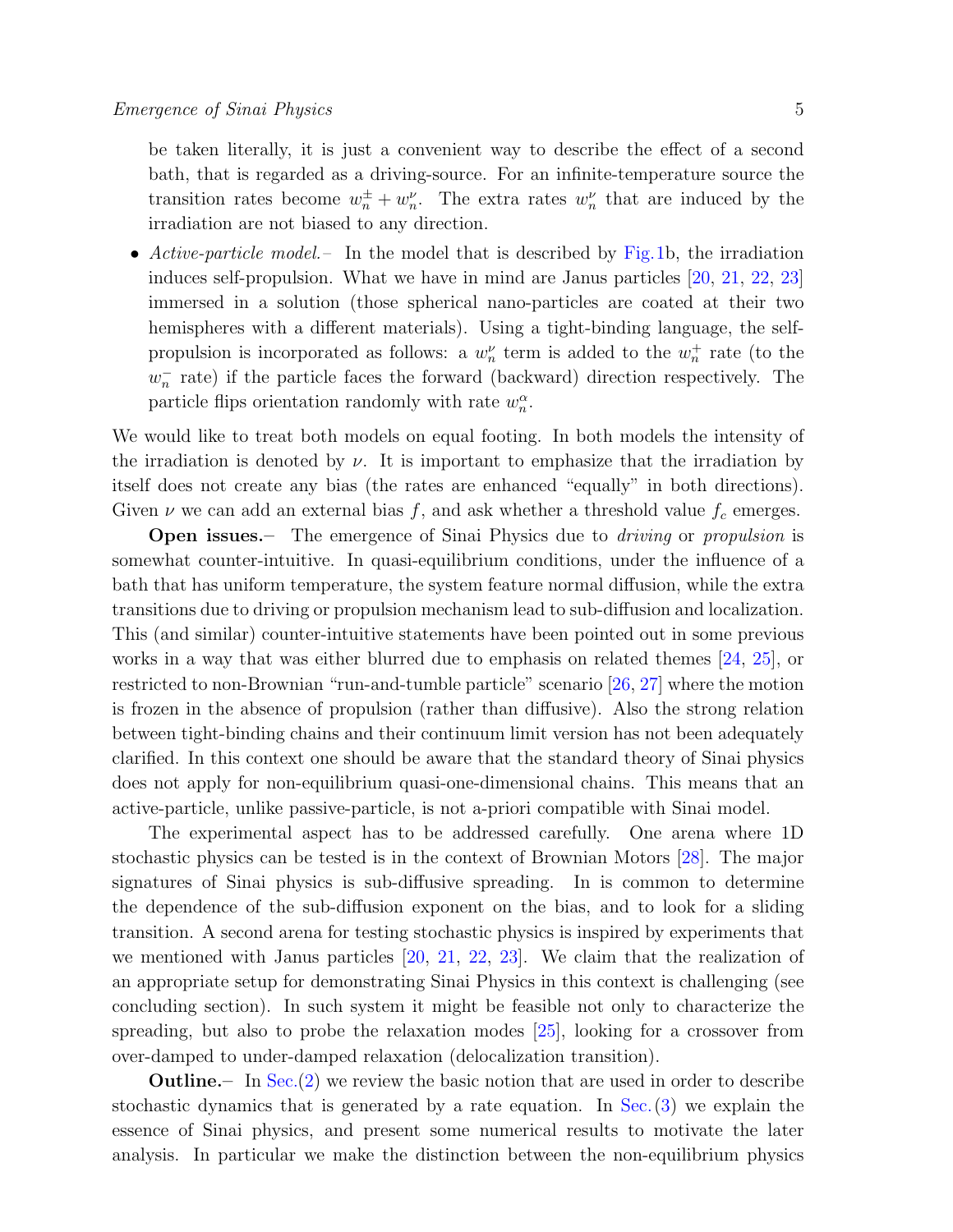of active-particle and the quasi-equilibrium physics of passive-particle. In Sec. [\(4\)](#page-9-0) and Sec.[\(5\)](#page-12-0) we provide detailed analysis for passive-particle, both for its tight-binding version, and for its Fokker-Plank continuum limit. The dependence of  $f_c$  on the driving intensity  $\nu$  is found. In Sec.[\(6\)](#page-13-0) we consider the emergence of Sinai Physics for a Brownian active particle: without propulsion the particle performs diffusion, while with propulsion it becomes sub-diffusive. In Sec.[\(7\)](#page-16-0) we focus on the delocalization perspective. In particular we discuss the question whether for a finite size sample a residual affinity can induce spontaneous delocalization. Finally, in Sec.[\(8\)](#page-18-0) we summarize our findings, and critically discuss their relevance for experiments with Janus particles.

#### <span id="page-5-0"></span>2. Rate equations

In this section we summarize the terminology that is used in order to mathematicallycharacterize a rate-equation  $\dot{p} = Wp$  that is defined over a network. In particular we define what are affinities, and what does it mean 'detailed balance', as opposed to genuine non-equilibrium conditions. Subsequently we focus on (infinite) Chain and (finite) Ring geometries.

Stochastic field.– Consider a system that is described by a rate equation. From a mathematical point of view we can regard the set of sites as nodes of a network, labeled by some index n. On each bond of the network we have forward and backward transition rates, and the stochastic field is defined as

<span id="page-5-3"></span>
$$
\mathcal{E}_{nm} \equiv \ln \left[ \frac{w_{mn}}{w_{nm}} \right] \tag{4}
$$

If the rates are due to a bath that has a different temperatures  $T_{nm}$  on each bond, we get

<span id="page-5-1"></span>
$$
\mathcal{E}_{nm} = \left[\frac{V_n - V_m}{T_{nm}}\right] \tag{5}
$$

The circulations of  $\mathcal E$  are called affinities. Using obvious continuum-limit notations the affinity of a closed loop is

$$
\Phi \equiv \oint \mathcal{E}(x) dx \tag{6}
$$

For uniform temperature T any circulation of  $\mathcal E$  is zero, meaning that the field is conservative. We than say that we have detailed-balanced conditions that reflect equilibrium. More generally, even if the temperature is not uniform, we might have a conservative stochastic field. In particular, this is always the case for a one-dimensional chain with only near-neighbor transitions, simply because such geometry has trivial topology with no circulations.

Steady State.– Whenever we have detailed-balanced (absence of non-zero circulations) the stochastic field is conservative, and then we can define a stochastic potential U such that

<span id="page-5-2"></span>
$$
\mathcal{E}_{nm} = U_n - U_m \tag{7}
$$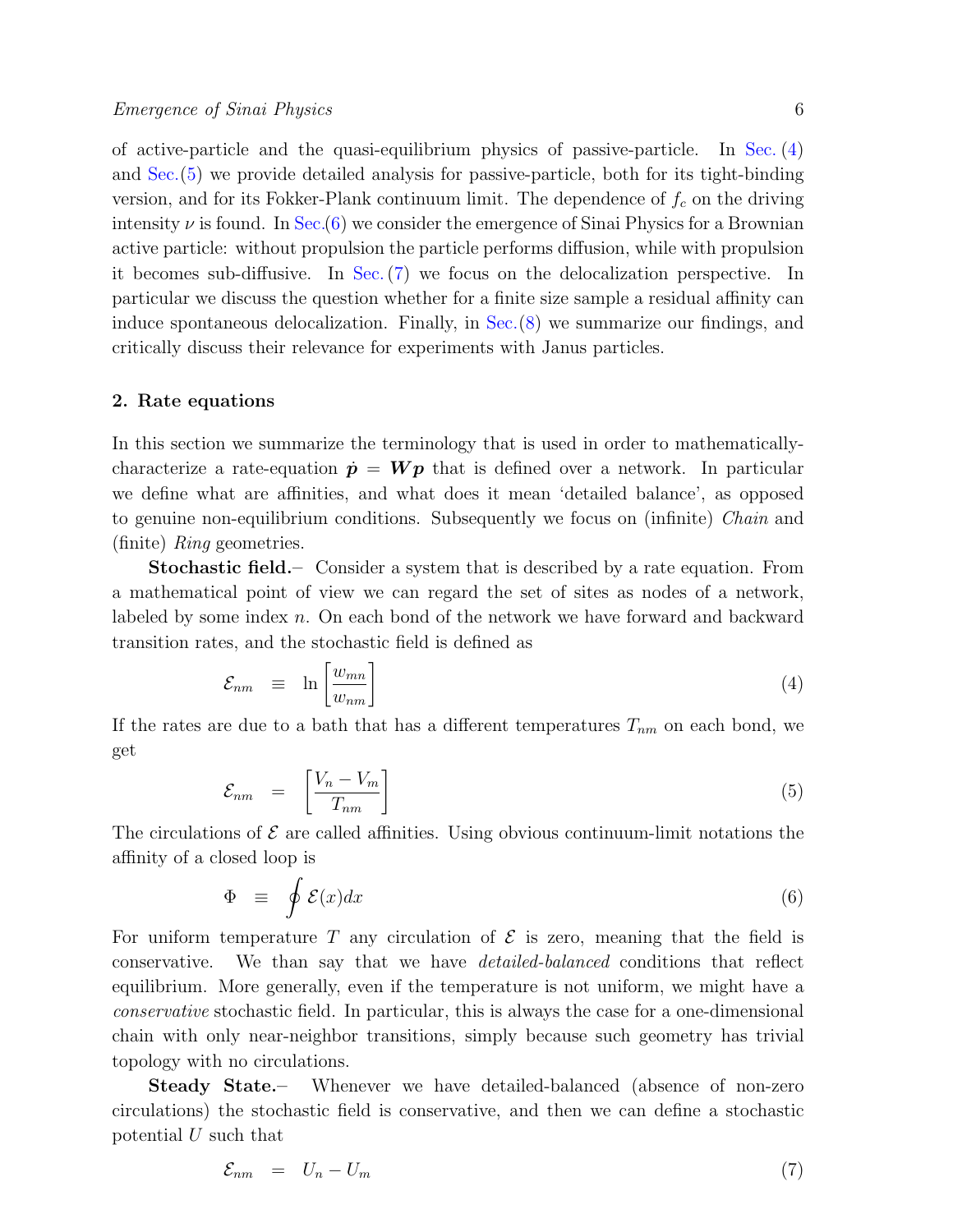Consequently, if the system is of finite-size, it relaxes towards a canonical steady state (SS):

<span id="page-6-1"></span>
$$
p_n^{\rm SS} \propto e^{-U_n} \tag{8}
$$

On the other hand, if the stochastic field is not conservative (absence of detailed balance due to non-zero circulations), we cannot derive it from a potential  $U$ , and therefore the steady state is not canonical. Such non-equilibrium steady state (NESS) features nonzero currents.

**Passive particle.**— Consider the passive particle of Fig. [1\(](#page-2-0)a). For a *Chain* of length  $L$  one observes that due to the trivial topology (no circulations) the system is detailed-balanced. This holds even if each of the bonds has a different temperature. Adding a driving source, the potential  $U$  is still well defined. What we call bias refers to the average value of the stochastic field:

<span id="page-6-2"></span>
$$
f = \frac{1}{L} \sum_{n} \mathcal{E}_n \tag{9}
$$

For a ring of length L, non-zero bias implies non zero affinity  $\Phi = fL$ . For zero affinity  $(\Phi = 0)$  the potential U along the ring is well defined, and the NESS is canonical. For a biased ring the NESS features a non-zero current. An explicit expression that generalizes Eq.[\(8\)](#page-6-1) can be found in [Appendix A.](#page-19-0)

Active particle.– Considering the active particle of Fig[.1\(](#page-2-0)b), one observes that there is non-zero circulation in each cell of the network. The nodes of the network are labeled by the coordinates  $(n, s)$ , where n is the site index, and  $s = \uparrow, \downarrow$  indicates the forward/backward orientation of the particle. The circulation around a unit cell reflects the propulsion. We are dealing here with a genuine non-equilibrium system. It is not possible to define a stochastic potential U. An exact explicit expression that generalizes Eq.[\(8\)](#page-6-1) cannot be found, though approximations can be attempted in limiting cases, e.g. see [Appendix B.](#page-20-0)

# <span id="page-6-0"></span>3. The emergence of Sinai Physics

In this section we clarify how 'Sinai Physics' emerges in the context of an (infinite) Chain and in the context of a (finite) Ring. In particular we illuminate subtleties that are related to the identification of Sinai Physics for active particles.

Sinai physics for a passive particle.– Sinai Physics arises for the passive particle of Fig. [1\(](#page-2-0)a) if the  $\mathcal{E}_n$  become effectively uncorrelated. What we mean by 'effectively uncorrelated' is that the stochastic potential  $U$ , unlike  $V$ , becomes unbounded such that  $|U(x+r) - U(x)| \sim \sqrt{r}$ . The simplest way to get an effectively uncorrelated potential is to consider hypothetical situation where each bond has a different temperature. Such type of disorder breaks the telescopic correlations of stochastic field Eq.[\(5\)](#page-5-1). The integral over this field provided the stochastic potential of stochastic held Eq.(5). The integral over this held provided the stochastic potential of Eq.[\(7\)](#page-5-2). This integral is formally like adding random variables, and therefore features  $\sqrt{L}$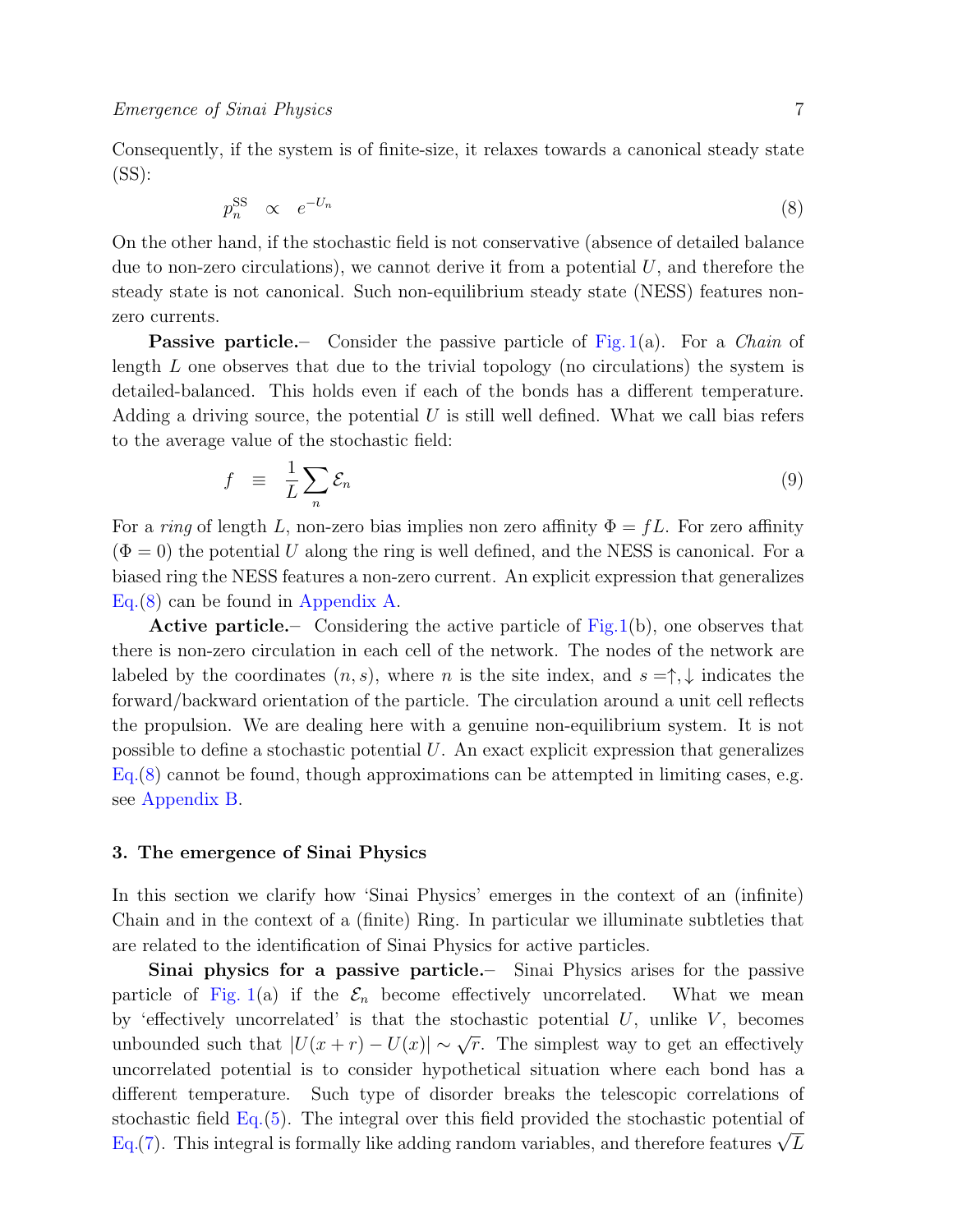fluctuations over segments of length  $L$ . Those unbounded fluctuations are responsible for the sub-diffusive spreading that has been highlighted by Sinai and followers.

Sinai physics for an active particle.– The standard argument that has established the emergence of Sinai physics for a passive particle, fails for the active particle of Fig.[1b](#page-2-0). Namely, in the latter case it is impossible to define a stochastic potential U. Still we can argue that this quasi-one-dimensional system is similar to Sinai model, namely, it can be approximated by the same geometry as that of Fig[.1a](#page-2-0). We shall discuss 3 options: (1) Reduction to an effective Sinai model; (2) Inspection of the NESS; (3) Inspection of the spectrum. The first option would provide, at best, an approximation. We shall see that in practice it is quite limited, and not very satisfactory. Let us elaborate further on the two others options.

Inspection of the NESS. One can argue that the failure to find a satisfactory reduction of a quasi-one-dimensional network to an effective single-channel Sinai-model is a technical issue. Maybe in principle it is always possible to find an effective-Sinaimodel? Let us see what is the implication of such *conjecture*, and whether we can benefit from it. Assuming that the active particle indeed can be approximated, after coarse-graining, by an effective Sinai model, it follows that the NESS is canonical-like. Then it is possible to extract an effective stochastic potential via the NESS. Namely, assuming that the NESS is provided by  $Eq.(8)$  $Eq.(8)$  with an effective potential  $U_n$ , it follows that the effective field is:

<span id="page-7-0"></span>
$$
\mathcal{E}_n^{\text{eff}} \equiv \ln \left[ \frac{p_{n+1}^{\text{NESS}}}{p_n^{\text{NESS}}} \right] \tag{10}
$$

where  $p_n = p_{n, \uparrow} + p_{n, \downarrow}$  is the probability to find the particle in site n. For the standard Sinai model the above definition leads to the trivial identification  $\mathcal{E}_n^{\text{eff}} = \mathcal{E}_n = \ln(w_n^+/w_n^-)$ . But for a quasi-one dimensional network, that does not satisfy the detailed-balance condition, there is no simple way to relate the effective field to the local rates. Still, from a practical point of view we can benefit from the above definition. Given W, it is a rather easy task to find the NESS, and using Eq.[\(10\)](#page-7-0) to deduce  $\mathcal{E}_n^{\text{eff}}$ . The effective stochastic potential  $U_n^{\text{eff}}$  is obtained by integrating over the field. From this effective potential we can deduce what is  $f_c$ . We will test *numerically* whether this conjecture-based prediction is valid.

Inspection of the Spectrum.– The question arises how to test predictions for  $f_c$  that are based on a coarse-graining *approximation* or on a *conjecture* regarding its feasibility. We ask for an approximation-free conjecture-independent way to determine  $f_c$ . To determine  $f_c$  numerically for the sliding transition is not practical (as explained below). Fortunately, Sinai physics can be detected via the delocalization transition that precedes the sliding transition. This option is extremely convenient numerically for the following reason: Numerical testing of the sliding transition is too tough, because it requires a large ensemble and proper finite-size-scaling procedure. The drift velocity v is zero for  $f < f_c$  only if the  $L \to \infty$  limit is taken, and an average over realizations is formally required. In contrast, the related delocalization transition is easy for detection. Considering a single realization of a ring that has a finite length  $L$ , one can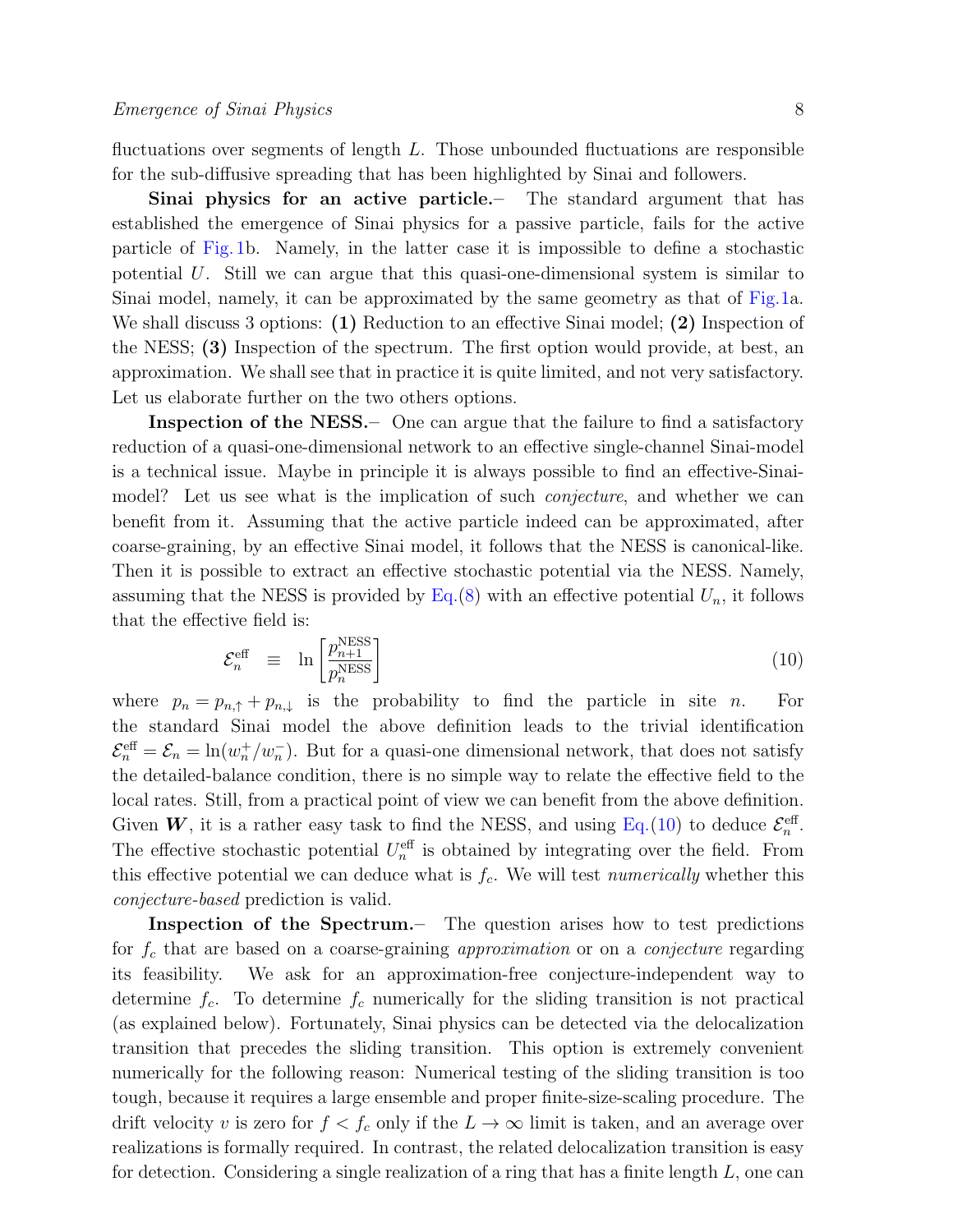

<span id="page-8-1"></span>Figure 2. The relaxation spectrum for the active particle of Fig[.1b](#page-2-0). The thick lines are  $\lambda_{k,\pm}$  of the two bands via exact diagonalization of W for a non-disordered system. The dots are found via numerical diagonalization for a ring of length  $L = 300$ . The unbiased transition rates are  $w^{\beta}=1$ , the propulsion rate is  $ln(w^{\nu})=1$ , and the flipping rate is  $w^{\alpha} = 2$ . The disorder parameters are  $\sigma_v = 1$  and  $\sigma = 0.1$ , as defined after Eq.[\(24\)](#page-11-0). Panels (a) and (b) are for  $f = 10^{-4}$  and  $f = 10^{-2}$ , respectively, that are smaller and larger than  $f_c$ . The insets depict the spectrum at the vicinity of  $\lambda = 0$ , with a zoom of factor  $\times 10^4$  in (a) and  $\times 10^2$  in (b) for the vertical axis, and  $\times 3$  for the horizontal-axis. For a non disordered system the zoomed region can be approximated by Eq.[\(11\)](#page-8-0) where  $v \propto f$ . With disorder the spectrum in the vicinity of  $\lambda = 0$  remains real for  $f < f_c$ , and indicates delocalization for  $f > f_c$ .

look for the threshold field that is required to get complex eigenvalues at the vicinity of  $\lambda = 0$ . For a clean ring, that has the simple geometry of Fig[.1a](#page-2-0), the eigenvalues become complex for any  $f > 0$ , namely,

<span id="page-8-0"></span>
$$
\lambda_k \approx Dk^2 + ivk, \qquad k = \frac{2\pi}{L} \times \text{integer}
$$
\n(11)

where v is the drift velocity, and  $D$  is the diffusion coefficient. With disorder this approximation is valid only if both  $v$  and  $D$  are finite. This happens for a bias that exceeds the critical value that is calculated for the sliding transition. But a proper analysis [\[12\]](#page-24-11) has clarified that the actual threshold for the delocalization transition precedes the estimated value for the sliding transition. We shall further discuss those thresholds in Sec.[\(7\)](#page-16-0).

For the active particle of Fig[.1b](#page-2-0) the delocalization transition is more subtle. Here complexity of an eigenmode does not imply that it is extended in space. The matrix  $\boldsymbol{W}$  is not similar to an hermitian matrix even if the bias f is zero, since the hermiticity is spoiled by the propulsion. Complex eigenmodes can reside in localized loops of the network. Still, we can rationalize the association between the sliding transition and delocalization as follows. In the absence of disorder, and for zero propulsion, the spectrum is real and consists of two bands, see [\[25\]](#page-24-24) and [Appendix C.](#page-21-0) The lower band extends from  $\lambda = 0$  up to twice the switching rate, where it start to overlap with the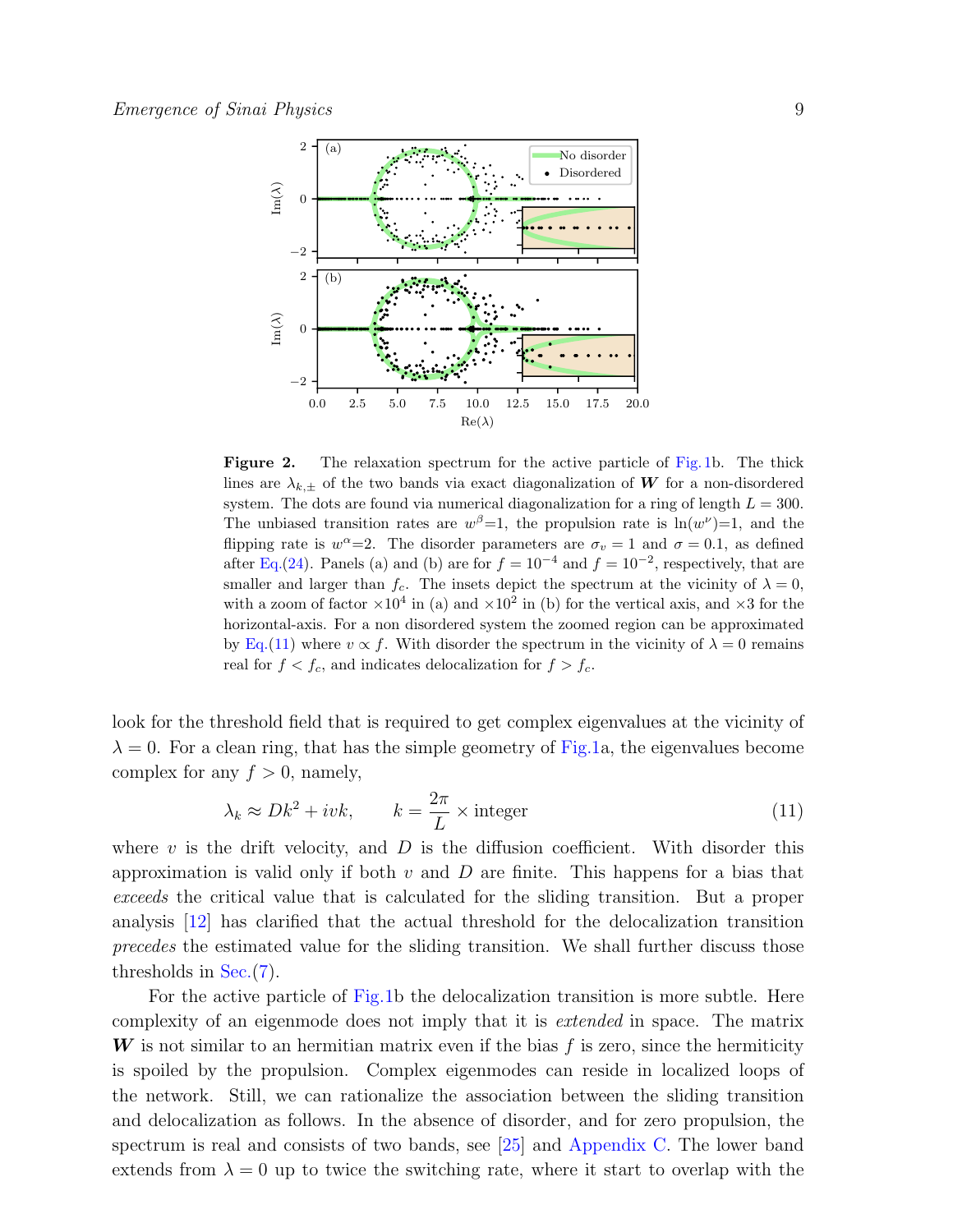second band. Complexity due to propulsion appears in the band-overlap region, and does not affect the  $\lambda = 0$  region. (a detailed explanation of this point is provided at the end of [Appendix C\)](#page-21-0). It is therefore valid to claim that features of the spectrum at the vicinity of  $\lambda = 0$  provide indication for the coarse grained dynamics of the spreading. We therefore expect a Sinai-type scenario. This expectation is supported by the demonstration in Fig[.2.](#page-8-1)

## <span id="page-9-0"></span>4. Passive particle

In this section we consider the emergence of Sinai physics for the chain whose unit cell is sketched in Fig[.1a](#page-2-0). We treat an  $L$  site ring and a chain on equal footing. Accordingly we assume periodic boundary conditions, and label the sites by n modulo  $L$ , or by x in the continuum limit. The forward(+) and backward(-) transition rates between the n and  $n+1$  sites are:

<span id="page-9-1"></span>
$$
w_{n^{\pm}} = w_n^{\beta} e^{\pm \Delta_n/2T_n} + w_n^{\nu}
$$
\n
$$
(12)
$$

$$
\equiv w_n^{\beta} \left[ e^{\pm \Delta_n/2T_n} + \nu g_n \right] \tag{13}
$$

$$
\equiv \quad w_n^{\beta} \; e^{\pm \mathcal{E}_n/2} \tag{14}
$$

The first term in Eq.[\(12\)](#page-9-1) represents bath induced transitions between sites that have a potential difference  $\Delta_n = -[V_{n+1} - V_n]$ . The local bath temperature is  $T_n$ . The second term  $w_n^{\nu}$  represent extra transitions that are controlled by an illumination source of intensity  $\nu$ . The optional notation of Eq.[\(13\)](#page-9-1) defines dimensionless coupling  $g_n$ . In the numerics we assume that thy have a log-normal distribution. It is convenient to normalize them such that  $\langle \ln(g_n) \rangle = 0$ , and thus the definition of the irradiation intensity  $\nu$  is implied. Finally, the stochastic field on the *n*-th bond has been defined in accordance with  $Eq. (4)$  $Eq. (4)$ , namely,

<span id="page-9-3"></span>
$$
\mathcal{E}_n = \ln \left[ \frac{w_{n^+}}{w_{n^-}} \right] \tag{15}
$$

The high-temperature approximation can be written as

<span id="page-9-2"></span>
$$
\mathcal{E}_n \approx \left(\frac{1}{1+\nu g_n}\right) \left[\frac{V_{n+1} - V_n}{T_n}\right] \tag{16}
$$

$$
\equiv -\beta_n[V_{n+1} - V_n] \tag{17}
$$

where the  $\beta_n$  are defined via the last equality. The average stochastic field f has been defined in Eq.  $(9)$ . If the only mechanism for transition is a bath with uniform temperature we get  $f = 0$ . We can get  $f \neq 0$  either due to non-uniform  $\beta_n$ , or by adding an external bias field, aka affinity (the former term is commonly used for a chain, while the latter is commonly used for a finite ring). The practical way to introduce bias  $f$  in a numerical illustration is to use the prescription

$$
w_{n^{\pm}} \quad \mapsto \quad w_{n^{\pm}} \exp(\pm f/2) \tag{18}
$$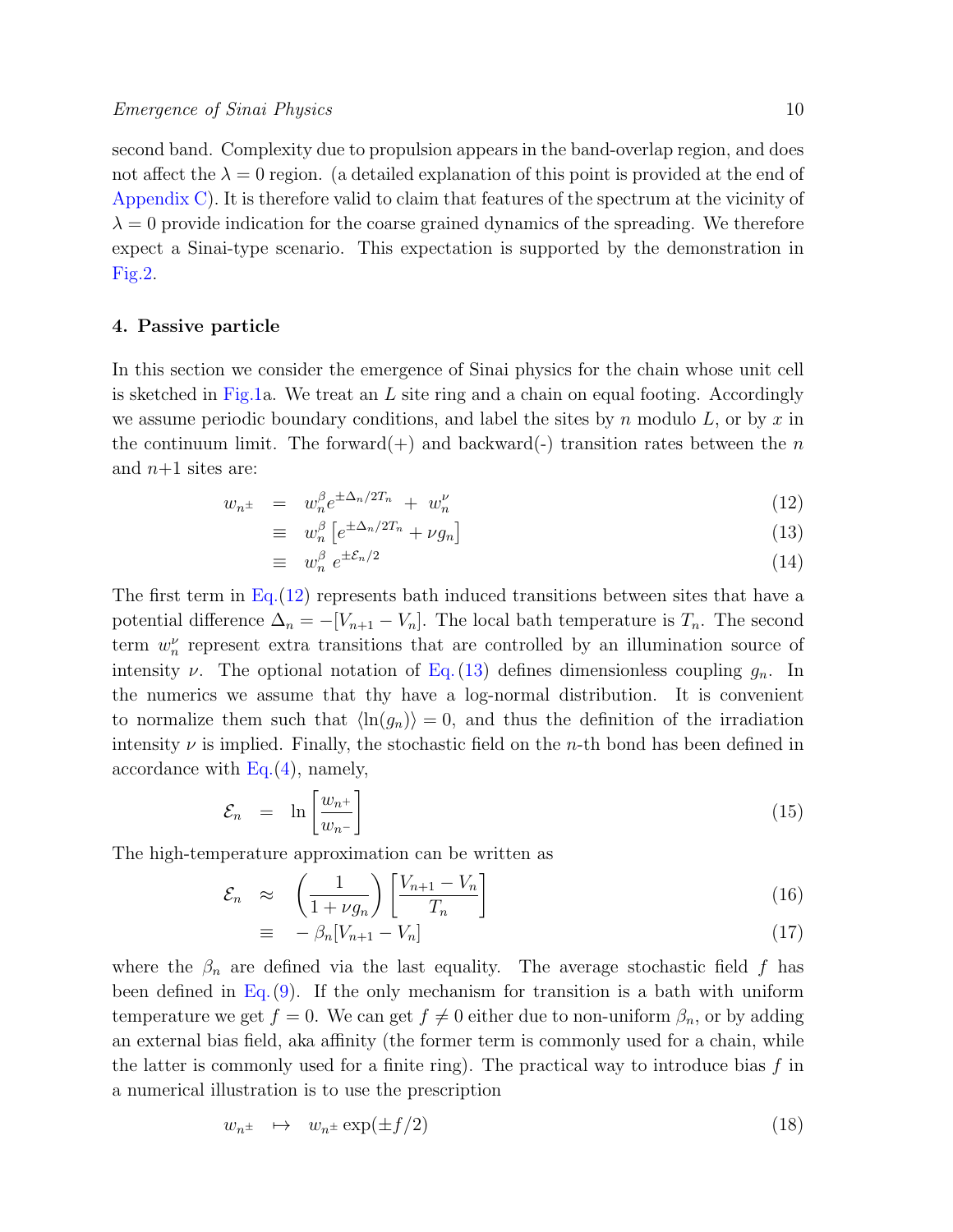In accordance with this reasoning we define an  $L$  periodic stochastic potential  $U_n$  for zero bias, while for finite bias we write

$$
\mathcal{E}_n \equiv f - [U_{n+1} - U_n] \tag{19}
$$

**The drift velocity.** Due to f one obtains NESS with non-zero current that has a drift velocity [\[2,](#page-24-1) [3,](#page-24-2) [4\]](#page-24-3)

<span id="page-10-1"></span>
$$
v_{\text{drift}} = (1 - e^{-fL}) \left[ \frac{1}{L} \sum_{n=1}^{L} \frac{1}{w_{n+1}} \sum_{r=0}^{L-1} e^{-fr + [U_n - U_{n-r}]} \right]^{-1}
$$
(20)

The infinite chain limit is formally obtained by setting  $L = \infty$ . In the absence of disorder one obtains an L-independent drift  $v_{\text{drift}} = w_+ (1 - e^{-f}) = w_+ - w_-$ , and for weak bias  $v_{\text{drift}} = wf$ , as expected. But if the stochastic field is disordered the drift velocity vanishes for  $f < f_c$ . The definition of the critical field  $f_c$  is implied by inspection of the sum in the square brackets: by definition the sum diverges for  $f < f_c$ .

**Uncorrelated field.**- Let us first remind how  $f_c$  is estimated for the standard Sinai-Derrida model, where the  $\mathcal{E}_n$  are assumed to be uncorrelated random variables. In the absence of bias  $(f=0)$  we define  $\langle e^{-\mathcal{E}} \rangle \equiv e^{f_1}$ . Then, in the presence of finite bias f we get

$$
v_{\text{drift}} \approx \left[ \frac{1}{L} \sum_{n=1}^{L} \frac{1}{w_{n+}} \sum_{r=0}^{L-1} e^{-(f-f_1)r} \right]^{-1} \tag{21}
$$

$$
= \left\langle \frac{1}{w_{n^+}} \right\rangle^{-1} \left[ 1 - e^{-(f-f_1)} \right] \tag{22}
$$

where the latter equality holds if the geometric sum converges, i.e. for  $f > f_1$ . Accordingly one deduces that  $f_c = f_1$ . If the stochastic field has a Gaussian distribution we get  $f_c = f_1 = (1/2) \text{Var}(\mathcal{E})$ .

**Correlated field.**– In our case the  $\mathcal{E}_n$  are correlated, and not Gaussian distributed. We looks on the random variable  $u = (U_{n+r} - U_n)$ . It has zero average, and we assume that it is "small". The smallness holds because our interest is in the high temperature regime, which is effectively like a weak disorder assumption. Furthermore we focus on segments with range r that are larger by a comparable factor with the spatial correlation scale. For such segments one can use the estimate  $\langle \exp(u) \rangle \approx \exp[(1/2)\langle u^2 \rangle]$ . Longer segments can be "factorized" as in the treatment of uncorrelated field. The bottom line is that we can extract the critical field through the approximation

<span id="page-10-0"></span>
$$
\frac{1}{2} \langle u^2 \rangle \approx f_c r \tag{23}
$$

where  $f_c$  is defined as the prefactor in this linear dependence. Specifically we assume that the stochastic field is given by  $Eq.(17)$  $Eq.(17)$ . The potential  $V_n$  is assumed to be uncorrelated, with zero average. The random variable  $u = (U_{n+r} - U_n)$  is the sum  $\sum \mathcal{E}_{n'}$  of correlated variables  $\mathcal{E}_{n'} = \beta_{n'}[V_{n'+1} - V_{n'}].$  This can be re-arranged as a sum over uncorrelated variables. Namely, neglecting a boundary term,  $u := \sum [\beta_{n'} - \beta_{n'-1}]V_{n'}$ . Therefore we deduce that  $\langle u^2 \rangle$  equals the number r of terms in the sum, times the variance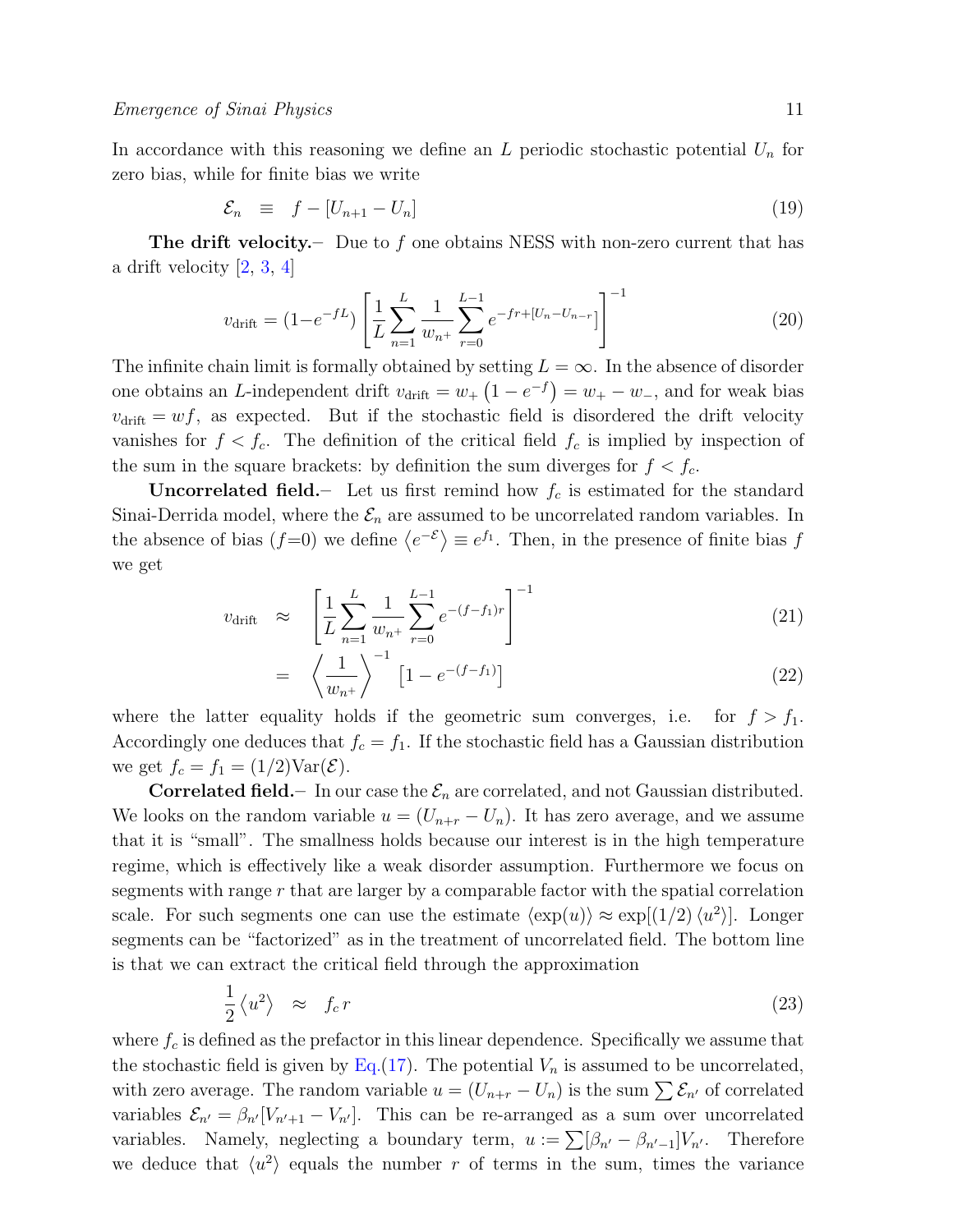

<span id="page-11-1"></span>**Figure 3.** The threshold field  $f_c$  versus the irradiation intensity  $\nu$ . The numerics is done for a ring of length  $L = 200$  with  $w^{\beta} = 1$ . The disordered potential is with  $\sigma_v = 2$ and  $\sigma=3$ . (a) A passive particle: The analytical estimate for  $f_c$  (solid lines) is based on  $Eq.(24)$  $Eq.(24)$ . It is compared with a numerical estimate that is based on 50 realizations using  $Eq.(23)$  $Eq.(23)$  with  $Eq.(15)$  $Eq.(15)$  (dashed lines). For the same realizations we numerically determine the average delocalization threshold (symbols). (b) An active particle: The analytical estimates for  $f_c$  (solid lines) are obtained from Eq.[\(24\)](#page-11-0) using  $\beta_n$  of Eq.[\(53\)](#page-15-0) (see text for further details and discussion). The NESS based estimates (dashed lines) are based (each) on 2000 realizations using Eq.[\(23\)](#page-10-0) with the field of Eq.[\(10\)](#page-7-0). Both estimates are compared with the numerically determined average delocalization threshold (symbols). The solid and dashed lines in both panels are divided by 3 as explained in Sec.[\(7\)](#page-16-0).

 $\langle [\beta_n - \beta_{n-1}]^2 V_n^2 \rangle$  of each term. Using  $\langle [\beta_n - \beta_{n+1}]^2 \rangle = 2 \text{Var}(\beta_n)$ , it follows from Eq.[\(23\)](#page-10-0) that the critical bias is

<span id="page-11-0"></span>
$$
f_c \approx \text{Var}(\beta_n) \text{Var}(V_n^2) \tag{24}
$$

By inspection of Eq.[\(16\)](#page-9-2), non zero  $\text{Var}(\beta_n)$  is implied either by random local temperature  $T_n$ , or by the presence of a driving source  $\nu$ . The latter mechanism assumes that there is some bond-disorder (the bonds are not identical), or optionally a non-uniform irradiation. To obtain a concrete result, we choose  $(V_n/T)$  to be normally distributed with variance  $\sigma_v$ , and  $g_n$  to have a log-box distribution,  $\ln(g_n) \sim [-\sigma, \sigma]$ . The critical field is then

$$
f_c = \frac{\sigma_v^2}{4} \left( 1 - \frac{1}{\sigma^2} \log^2 \left[ \frac{\cosh((s+\sigma)/2)}{\cosh((s-\sigma)/2)} \right] - \frac{2}{\sigma} \frac{\sinh(\sigma)}{\cosh(\sigma) + \cosh(s)} \right) \tag{25}
$$

with  $s \equiv \ln(\nu)$ . This expression has a bell like shape, with a maximum at  $s = 0$ , for which

<span id="page-11-2"></span>
$$
f_c = \left(1 - \frac{2}{\sigma} \tanh\left(\frac{\sigma}{2}\right)\right) \frac{\sigma_v^2}{4} \tag{26}
$$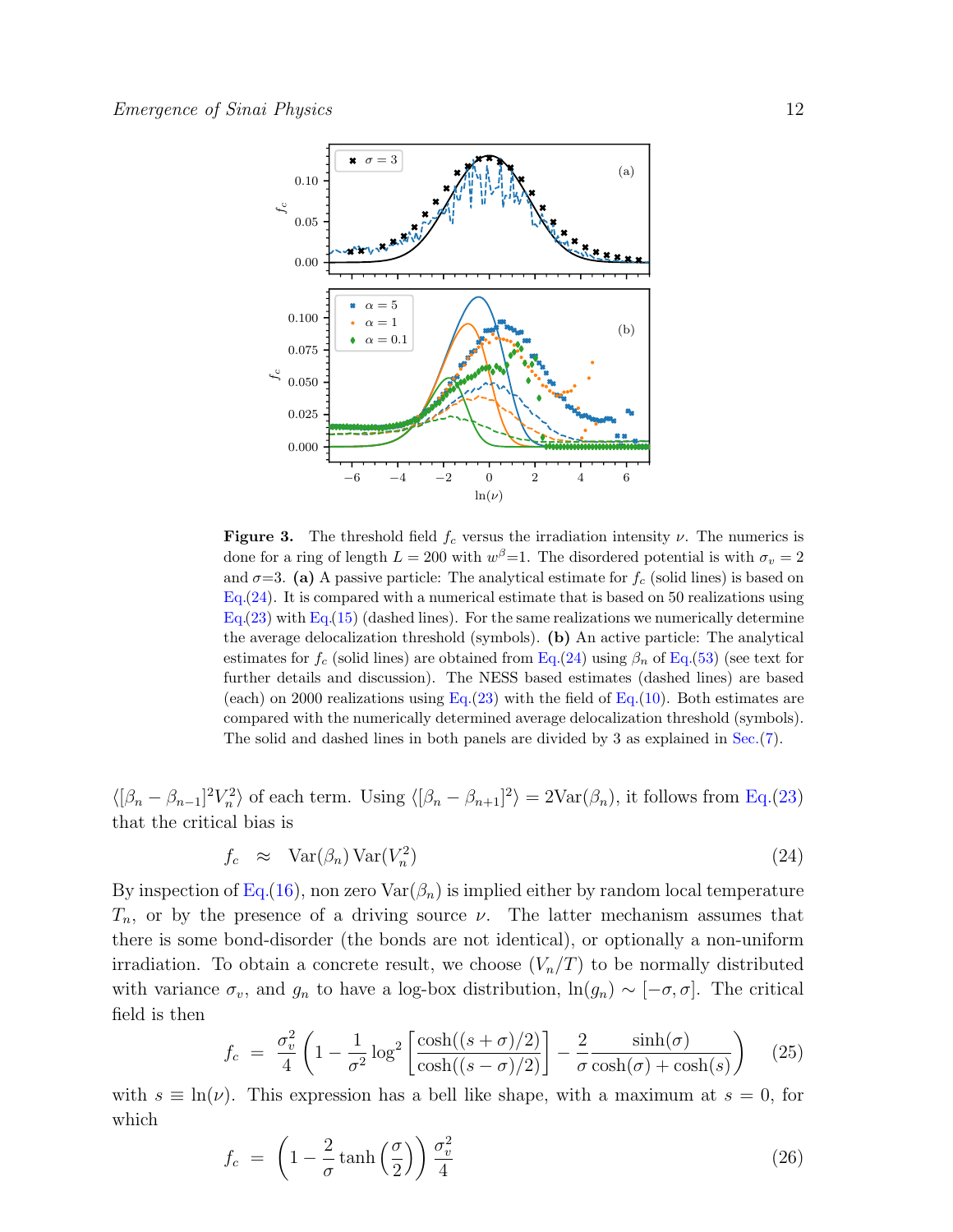We numerically illustrate this result in Fig[.3a](#page-11-1) (solid line). In this figure also the threshold field for delocalization is displayed. The latter is expected to be the same up to a factor (we further discuss this issue in  $Sec.(7)$  $Sec.(7)$ ). Without any external field, the spectrum is real. The threshold field for delocalization is determined by the appearance of complex eigenvalues near  $\lambda = 0$ . The result for  $f_c$  is averaged over many realizations. We shall see later that the propulsion mechanism has effectively a similar effect as illustrated in Fig[.3b](#page-11-1).

## <span id="page-12-0"></span>5. Passive particle - continuum version

We consider the continuum version of the model that is sketched in Fig[.1a](#page-2-0). In this limit the derivation of  $f_c$  becomes more illuminating. The continuum version of "random walk" on a lattice is a Fokker-Planck equation that includes diffusion and drift terms:

<span id="page-12-1"></span>
$$
\frac{\partial \rho}{\partial t} = -\frac{\partial}{\partial x} \left( v(x)\rho - D(x)\frac{\partial \rho}{\partial x} \right) \tag{27}
$$

This equation can be regarded either as a stand-alone model, or as an approximation for the lattice model. In the absence of disorder the diffusion coefficient is  $D_0 \equiv (1/2)(w^+ + w^-)a^2$ , and the drift velocity is  $v = (w^+ - w^-)a$ , where a is the lattice constant (set as unity in the previous section). In the presence of disorder the drift and diffusion terms are:

<span id="page-12-2"></span>
$$
D(x) = (1 + \nu g(x)) D_0 \tag{28}
$$

$$
v(x) = -\frac{1}{T}V'(x)D_0 \equiv -\mu_0 V'(x) \tag{29}
$$

where  $V(x)$  and  $g(x)$  are the continuum limit version of  $V_n$  and  $g_n$ . In complete analogy with the tight-binding version we define

<span id="page-12-3"></span>
$$
\beta(x) \equiv \left(\frac{1}{1 + \nu g(x)}\right) \frac{1}{T} \tag{30}
$$

$$
\mathcal{E}(x) \equiv \frac{v(x)}{D(x)} = -\beta(x)V'(x) \equiv -U'(x) \tag{31}
$$

The role of the lattice constant  $\alpha$  is played by a correlation distance. We define

$$
C_V(r) = \langle V(x)V(x+r) \rangle \tag{32}
$$

$$
C_{\beta}(r) = \langle \beta(x)\beta(x+r) \rangle - \langle \beta(x) \rangle^{2}
$$
\n(33)

For Gaussian distribution we write

$$
C_V(r) = \text{Var}(V) e^{-\frac{1}{2} \left(\frac{r}{a}\right)^2}
$$
\n
$$
(34)
$$

$$
C_{\beta}(r) = \text{Var}(\beta) e^{-\frac{1}{2} \left(\frac{r}{a}\right)^2}
$$
\n(35)

The continuum version of the Derrida formula  $Eq.(20)$  $Eq.(20)$ , whose derivation is detailed in [Appendix A,](#page-19-0) takes the form

<span id="page-12-4"></span>
$$
v_{\text{drift}} = (1 - e^{-fL}) \left[ \int_0^L dx \left\langle \frac{1}{D(x)} e^{-fx + U(x)} \right\rangle \right]^{-1}
$$
 (36)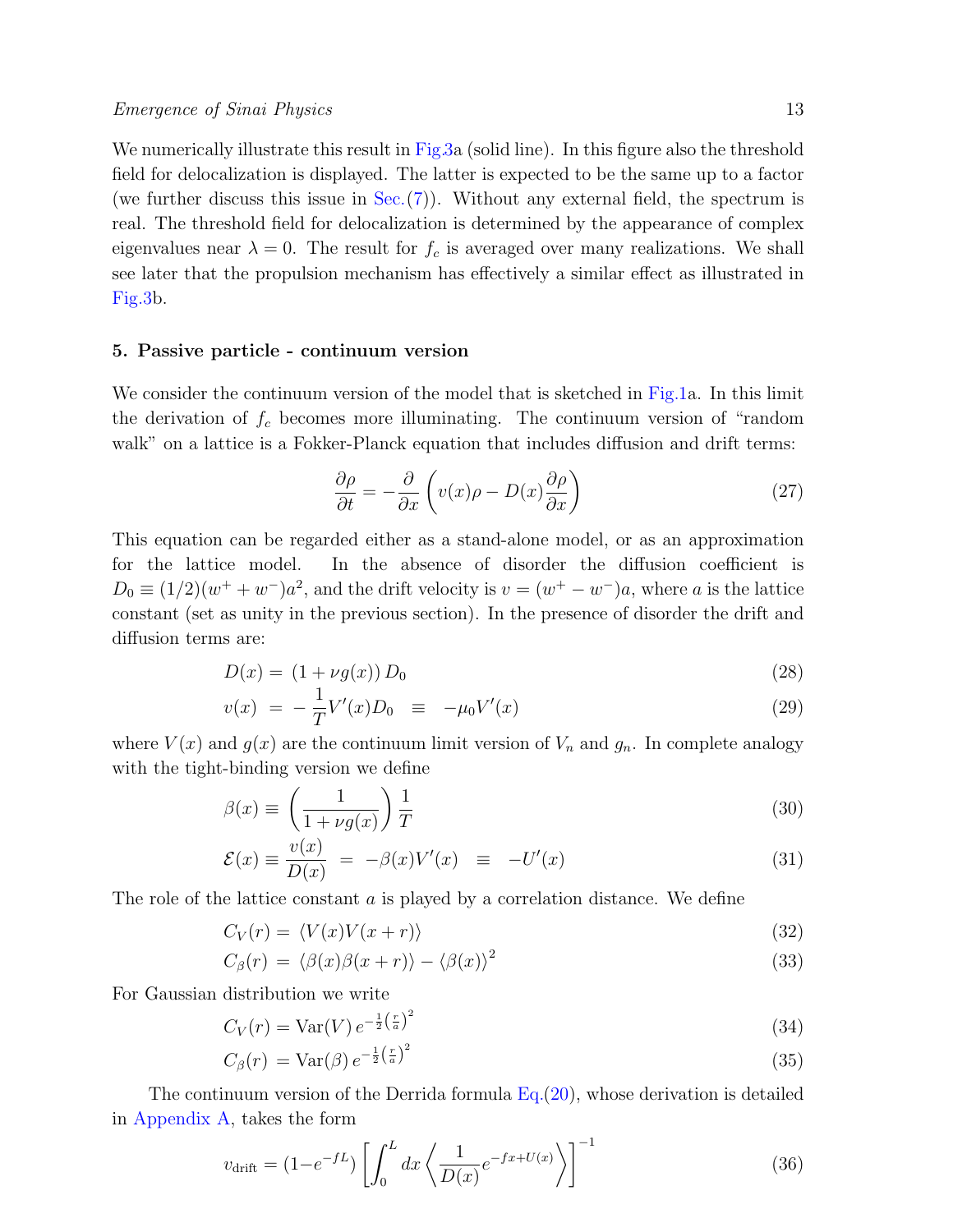In this version an ensemble average has been incorporated, and the convention  $U(0) = 0$ is implicit.

The derivation of an expression for  $f_c$  proceeds as in the previous section. Using

$$
\langle U(x)^2 \rangle = \int_0^x \int_0^x dx_1 dx_2 \langle \beta(x_1) \beta(x_2) V'(x_1)' V(x_2) \rangle
$$
  
=  $x \int_{-\infty}^{\infty} dr \left( C_\beta(r) + \langle \beta(x') \rangle^2 \right) \left( -\frac{d}{dr^2} C_V(r) \right)$   
=  $x \int_{-\infty}^{\infty} dr C'_\beta(r) C'_V(r)$  (37)

we get

<span id="page-13-2"></span>
$$
f_c = \frac{\sqrt{\pi}}{4a} \text{Var}(\beta) \text{Var}(V) \tag{38}
$$

This result is consistent with  $Eq. (24)$  $Eq. (24)$ , where we assumed Kronecker delta correlations, and lattice-constant that equals unity.

#### <span id="page-13-0"></span>6. Active Brownian particle

We turn now to discuss the active particle system of Fig[.1b](#page-2-0). Unlike the non-Brownian version that has been discussed in the past (see [Appendix B\)](#page-20-0), here we have diffusion to begin with, and we ask what happens if we add propulsion. The rates of transitions are:

$$
w_{(n+1)\uparrow,n\uparrow} = w_n^{\beta} e^{+\Delta_n/2T_n} + w_n^{\nu}
$$
\n
$$
\qquad (39)
$$
\n
$$
\qquad (40)
$$

$$
w_{n\uparrow,(n+1)\uparrow} = w_n^{\beta} e^{-\Delta_n/2T_n}
$$
\n
$$
w_{n\uparrow,(n+1)\uparrow} = w_n^{\beta} e^{+\Delta_n/2T_n}
$$
\n(40)

$$
w_{(n+1)\downarrow,n\downarrow} = w_n^{\beta} e^{+\Delta_n/2T_n} \tag{41}
$$

$$
w_{n\downarrow,(n+1)\downarrow} = w_n^{\beta} e^{-\Delta_n/2T_n} + w_n^{\nu}
$$
\n
$$
\tag{42}
$$

$$
w_{n\downarrow,n\uparrow} = w_n^{\alpha} \tag{43}
$$

$$
w_{n\uparrow,n\downarrow} = w_n^{\alpha} \tag{44}
$$

The diffusion coefficient in the absence of disorder is calculated in [Appendix C.](#page-21-0) The final result is

<span id="page-13-1"></span>
$$
D^{\text{eff}} = w^{\beta}a^2 + \frac{1}{2}w^{\nu}a^2 + \frac{[w^{\nu}]^2}{2w^{\alpha}}a^2
$$
\n(45)

All 3 terms in  $D_{\text{eff}}$  have a simple heuristic explanation. The last term is consistent with the continuum limit Eq.[\(B.2\)](#page-20-1). Note that the continuum limit  $(a \to 0)$  is taken such that  $w^{\beta}a^2 = D$  and  $w^{\nu}a = \nu$  are kept constant. Therefore the second term drops out. The first term is excluded if one considers the non-Brownian version. Once we have disorder it is convenient to define local drift velocity and local diffusion coefficient as follows:

$$
v_n = \left[2\sinh\left(\frac{\Delta_n}{2T_n}\right)\right]w_n^{\beta}a\tag{46}
$$

$$
D_n = \left[\cosh\left(\frac{\Delta_n}{2T_n}\right)\right] w_n^{\beta} a^2 \tag{47}
$$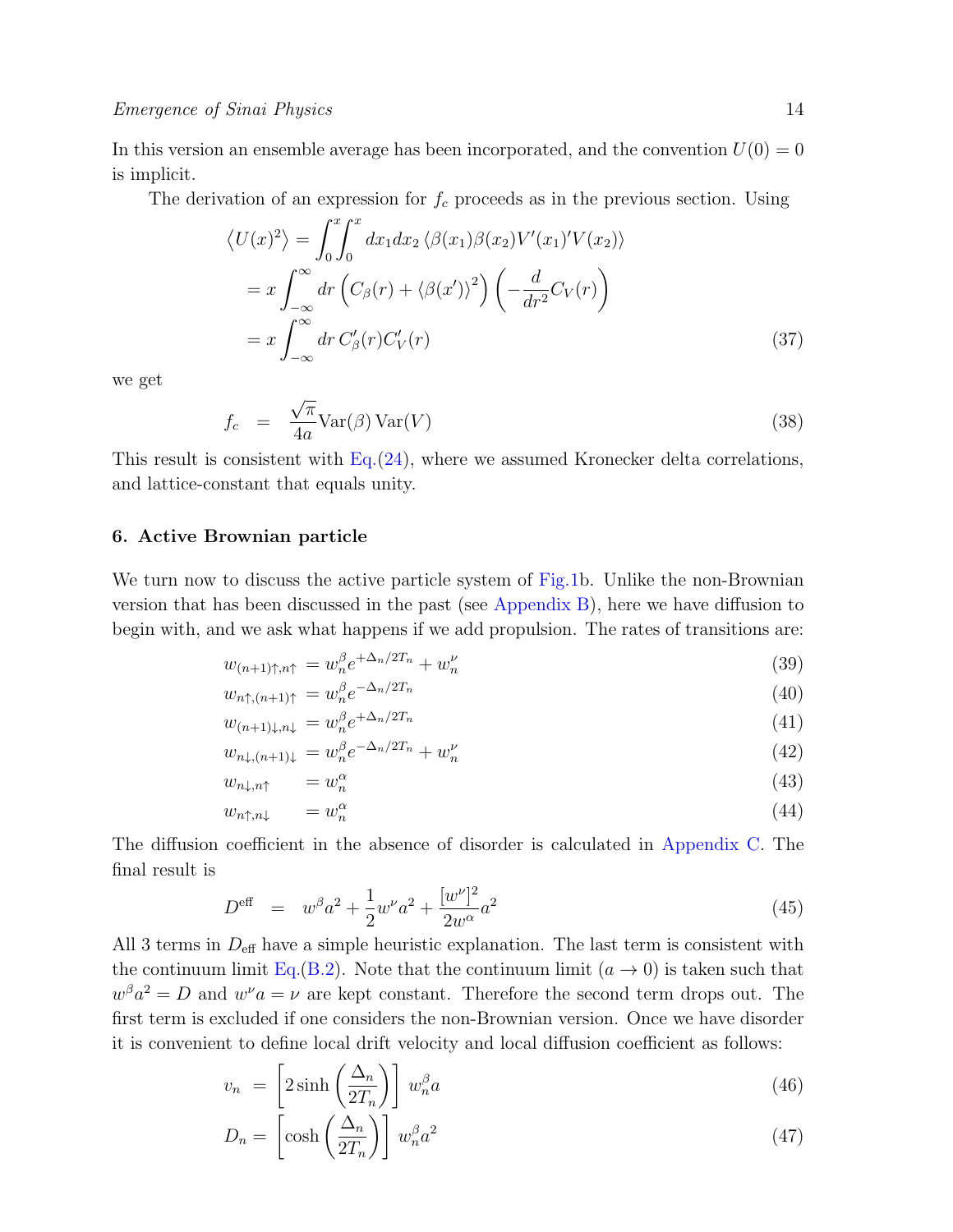The zero order effect of the disorder is to replace the first term in Eq.[\(45\)](#page-13-1) by an averaged  $D_n$ . Such zero-order treatment has no profound meaning and merely reflects our definition of  $w^{\beta}$  as geometric average and not as the algebraic average of the backward and forward rates.

NESS based approach.– In [Appendix D](#page-22-0) we find the NESS, based on a non-Brownian approximation. Namely, we neglect counter-propulsion transitions, and assume weak disorder. Using units such that  $a = 1$  the result is

$$
\frac{p_{n+1}}{p_n} \approx \left[ \frac{\alpha + \nu - v_n}{\alpha + \nu + v_n} \right] \left( \frac{\nu + v_n}{\nu - v_n} \right) \tag{48}
$$

Weak disorder means that the  $v_n$  are much smaller than the propulsion velocity  $\nu$ . An expression for the effective  $\mathcal{E}_n$  is implied via Eq.[\(10\)](#page-7-0). The first order expression in  $v_n$  is

$$
\mathcal{E}_n \approx \frac{2\alpha v_n}{(\alpha + \nu)\nu} \tag{49}
$$

Going beyond linear order but assuming small  $\alpha$  we get a result that is consistent with the continuum limit

$$
\mathcal{E}_n \approx \frac{2\alpha v_n}{\nu^2 - v_n^2} \tag{50}
$$

Either way we can write  $\mathcal{E}_n \equiv \beta_n v_n$ , where  $\beta_n$  might reflect disorder that is related to  $\alpha$ or  $\nu$ . In the absence of such disorder the higher order dependence on  $v_n$  has to be taken into account. Having disordered  $\beta_n$  is required for the emergence of Sinai physics, as explained in previous sections.

As far as analytical estimates are concerned, the NESS based approach to obtain the stochastic field, via  $Eq.(10)$  $Eq.(10)$ , is a dead end. Specifically, for an active Brownian particle, there is no simple way to generalized the solution such that it will take into account the counter-propulsion rates. We therefore adopt in the remaining part of this section a more flexible heuristic approach for the estimate of  $f_c$ . Numerically we compare the two methods in Fig[.3.](#page-11-1) Namely, we estimate  $f_c$  from the numerically found NESS, and compare it with the heuristic analytical estimate. In the next section we highlight a somewhat more rigorous approach.

Heuristic approach.– The heuristic approach is based on the assumption that the *coarse grained* dynamics is described by a single-channel diffusion equation, namely Eq. [\(27\)](#page-12-1). It is therefore natural to adopt continuum-limit notations. Within this framework Sinai physics emerges whenever we break locally the Einstein relation, namely,

$$
\frac{\mu(x)}{D(x)} = \beta(x) = \text{disordered} \tag{51}
$$

Then the critical field is determined by Eq.[\(38\)](#page-13-2). For  $\nu = 0$  the local mobility  $\mu_0$  and the local diffusion coefficient  $D_0$  are defined as in Eq.[\(29\)](#page-12-2) and Eq.[\(28\)](#page-12-2). More generally both may depend on  $x$ , but this dependence is not important for us because the ratio  $\mu_0/D_0 = 1/T$  does not care about this dependence. For  $\nu \neq 0$  the mobility is barely affected because the extra transitions do not bias the transitions. This is true for both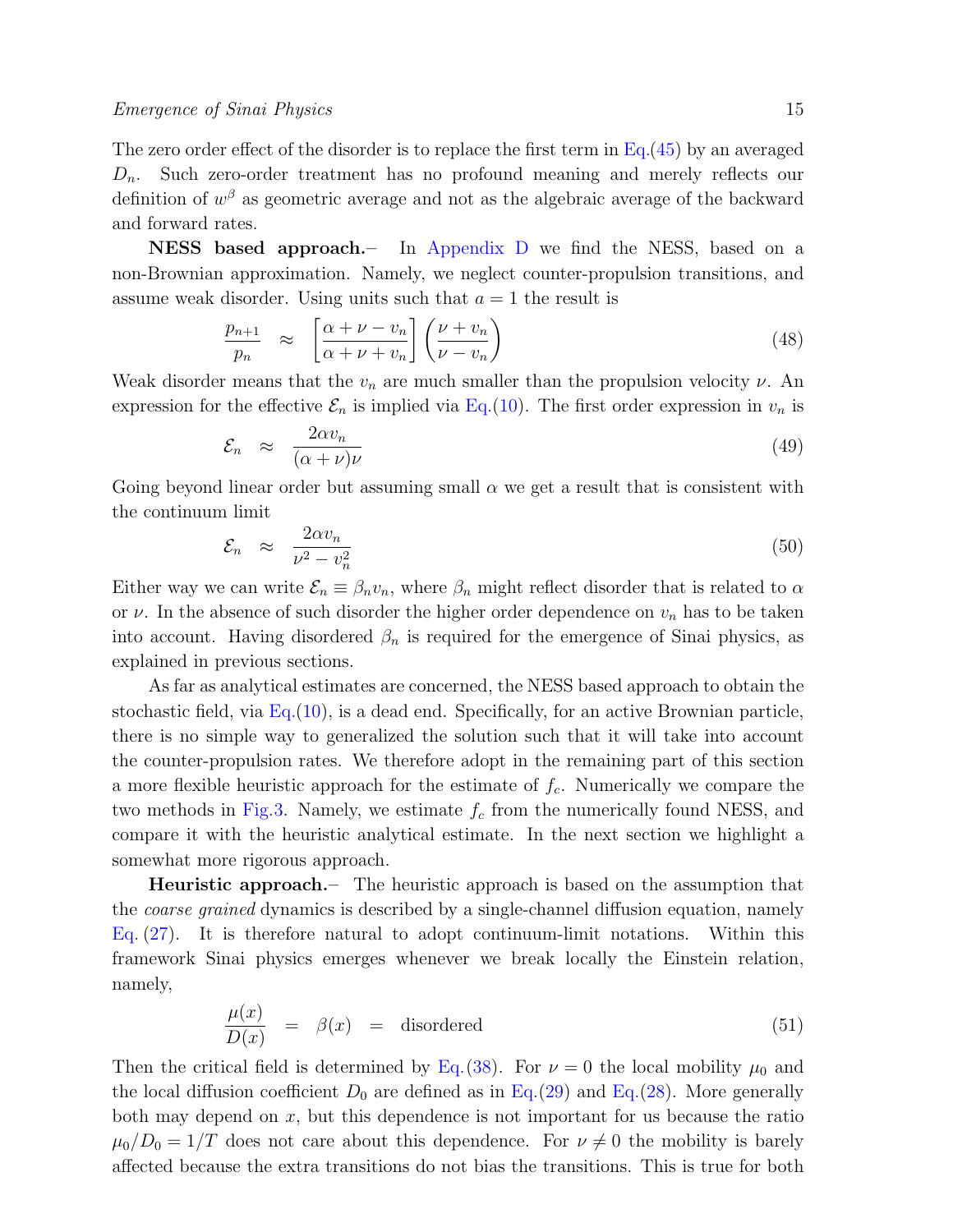passive and active particles. So we can write  $\mu(x) = \mu_0(x)$ . But  $D(x)$  is affected. For a passive particle see Eq.  $(28)$ . For an active particle we can justify the use of Eq.[\(45\)](#page-13-1) (with an added site coordinate) provided the variation of  $V(x)$  is on large scale  $a \gg$  LatticeConstant. But in practice we test in Fig.[3](#page-11-1) our formulas for uncorrelated potential  $(a = \text{LatticeConstant})$ , so inaccuracies are expected.

From the above discussion it follows that for the purpose of estimating  $f_c$  via Eq.[\(38\)](#page-13-2) we use expression of the form

$$
\beta(x) = \frac{\mu_0(x)}{D_0(x) + \nu D^{(1)}(x) + \nu^2 D^{(2)}(x)}\tag{52}
$$

This expression with  $D_0 = 0$  holds for non-Brownian particle, while for Brownian particle it is more illuminating to write it in the style of  $Eq.(30)$  $Eq.(30)$ , namely,

<span id="page-15-0"></span>
$$
\beta(x) = \frac{\beta_0(x)}{1 + \nu g^{(1)}(x) + \nu^2 g^{(2)}(x)}\tag{53}
$$

where  $\beta_0(x) = 1/T$  for a bath that has uniform temperature.

**Smoothing effect.**– In the numerics we set the units such that  $T = a = 1$ , and use  $Eq.(53)$  $Eq.(53)$  with the substitutions

$$
g^{(1)}(x) \ \mapsto \ g_n \tag{54}
$$

$$
g^{(2)}(x) \ \mapsto \ \text{Smoothed}\left\{ [g_n]^2 / (2\alpha) \right\} \tag{55}
$$

Then,  $f_c$  is calculated using Eq.[\(24\)](#page-11-0). The results are presented in Fig[.3b](#page-11-1). If we do not perform spatial smoothing there is a rough agreement with the delocalization numerics, provided  $\alpha$  is large, and  $\nu$  is not too large. Apparently we cannot expect better because the error is comparable with the difference between the delocalization-based result and the NESS-based result. But for small values of  $\alpha$  one observes (not displayed) a gross over-estimate: the estimated  $f_c$  becomes larger instead of getting smaller. This overestimate can be avoided if spatial smoothing is performed. The reasoning is as follows: if  $\alpha$  is small the mean free path is large ( $\ell \sim 1/\alpha$ ). Therefore the effective diffusion term has to be smoothed over this scale. But alas, the smoothing procedure is analytically ill defined, and therefore in practice we were satisfied by the replacement  $g^{(2)}(x) \mapsto 1/(2\alpha)$ . This substitution provides a lower bound for our estimate, hence becoming an underestimate for large  $\nu$ . However, for large  $\nu$  there is a bigger issue that we discuss next.

**Finite size effect.**— We observed in Fig[.3b](#page-11-1) that the  $f_c$  analytical estimate for the delocalization threshold fails for large  $\nu$ . The actual threshold drops to zero at a  $\nu$  value that depends on  $\alpha$ . The failure to predict this drop cannot be attributed to its inherent limitations (those that have been pointed out in the previous paragraph). Rather some further inspection reveals that this drop of  $f_c$  is a finite-size effect. The  $\lambda_k$  spectrum for a non-disordered ring can be calculated analytically, see [Appendix C.](#page-21-0) For a large enough ring the spectrum for  $f=0$  is always real in the vicinity of  $\lambda_0=0$ . More precisely the range where it is real is restricted by the condition  $\sin(k) < \alpha/\nu$ . No eigenvalues reside within this range if L is too small. Accordingly, Sinai physics is observed only for  $\nu < \alpha L$ .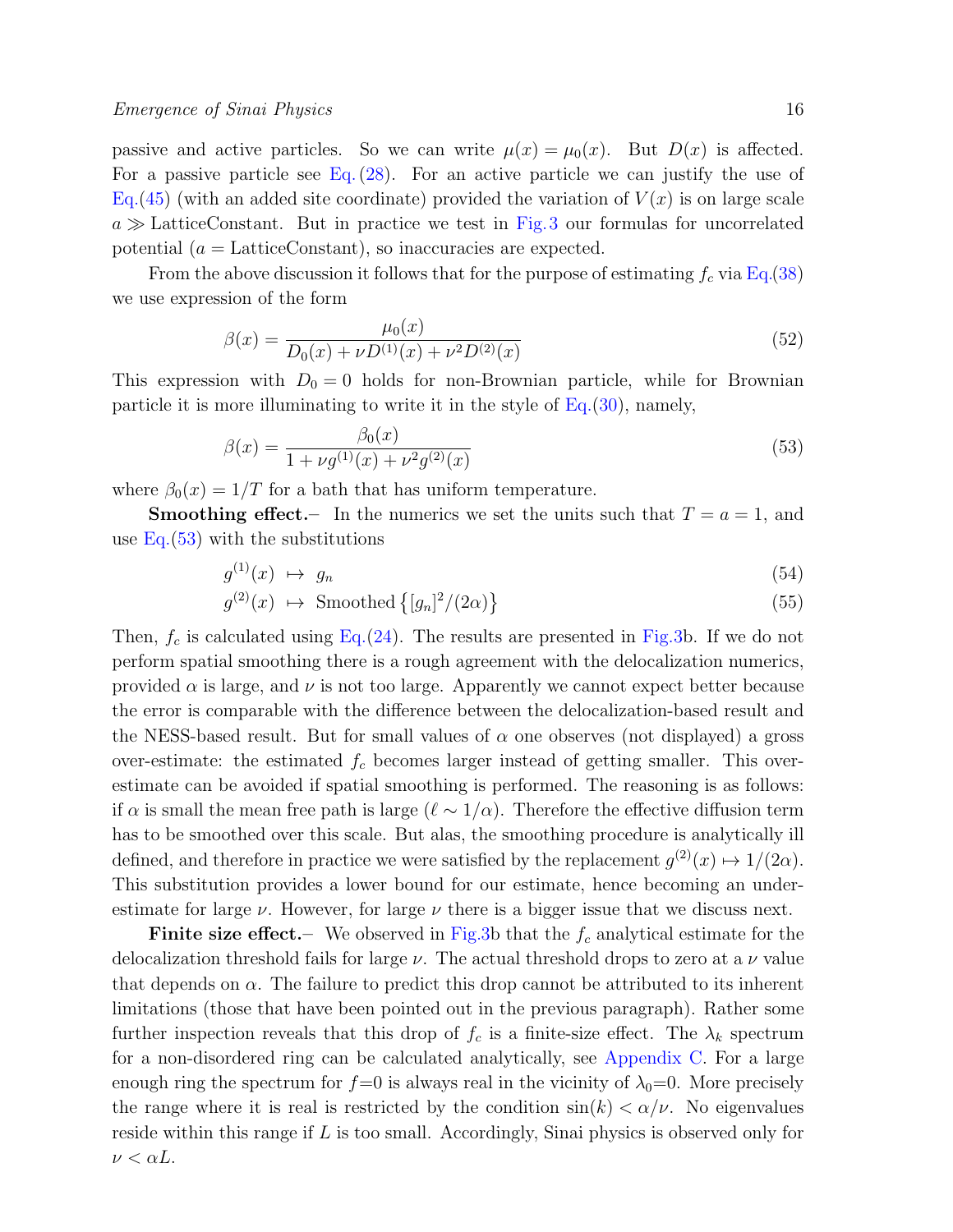

<span id="page-16-1"></span>Figure 4. Demonstration of spontaneous delocalization. (a) Benchmark Sinai **model:** The average  $f_c$  for uncorrelated fields, for two rings with different lengths. Each symbol is the average of  $f_c$  over 300 realizations. For  $f_c > f_L$ , the delocalization threshold is  $f_c \approx f_{1/2} \propto \sigma_\varepsilon^2$  (solid line), while for weaker bias  $f_c \approx f_L \propto \sigma_\varepsilon$  (dashed lines), see Eq. [\(58\)](#page-17-0). (b) Passive irradiated particle: We consider an  $L \approx 2000$ ring with the same disorder parameters as that of Fig[.3a](#page-11-1). We plot the numericallydetermined residual bias  $f_L$  (dotted lines), and delocalization threshold  $f_c$  (solid lines), for a few realizations (distinguished by color). The black thick solid and dashed lines have the same meaning as in panel (a), namely, they correspond to  $f_{1/2}$  and  $f_L$ . Specifically, the black thick solid line is the same as in Fig[.3a](#page-11-1).

#### <span id="page-16-0"></span>7. The delocalization transition

So far we have regarded the delocalization transition as a numerical trick to detect the emergence of Sinai Physics. But also from a physics-oriented perspective we have to remember that we are always dealing with a *finite* system, where it is meaningless to look for a sliding transition. Namely, for a finite-length ring, a non-zero  $f$  always implies a non-zero drift velocity. Thus, in the context of a finite-length ring it is appropriate to consider the delocalization transition rather than a sliding transition. We start with the benchmark Sinai model, and then apply the same reasoning for the irradiated passive particle. The same reasoning can be applies also for an active particle.

**Benchmark Sinai model.**— Consider a simple ring of length  $L$ , with independent stochastic fields  $\mathcal{E}_n + f$ , and f is defined such that  $\sum_n \mathcal{E}_n = 0$ , while  $\text{Var}(\mathcal{E}) = \sigma_{\varepsilon}^2$ . We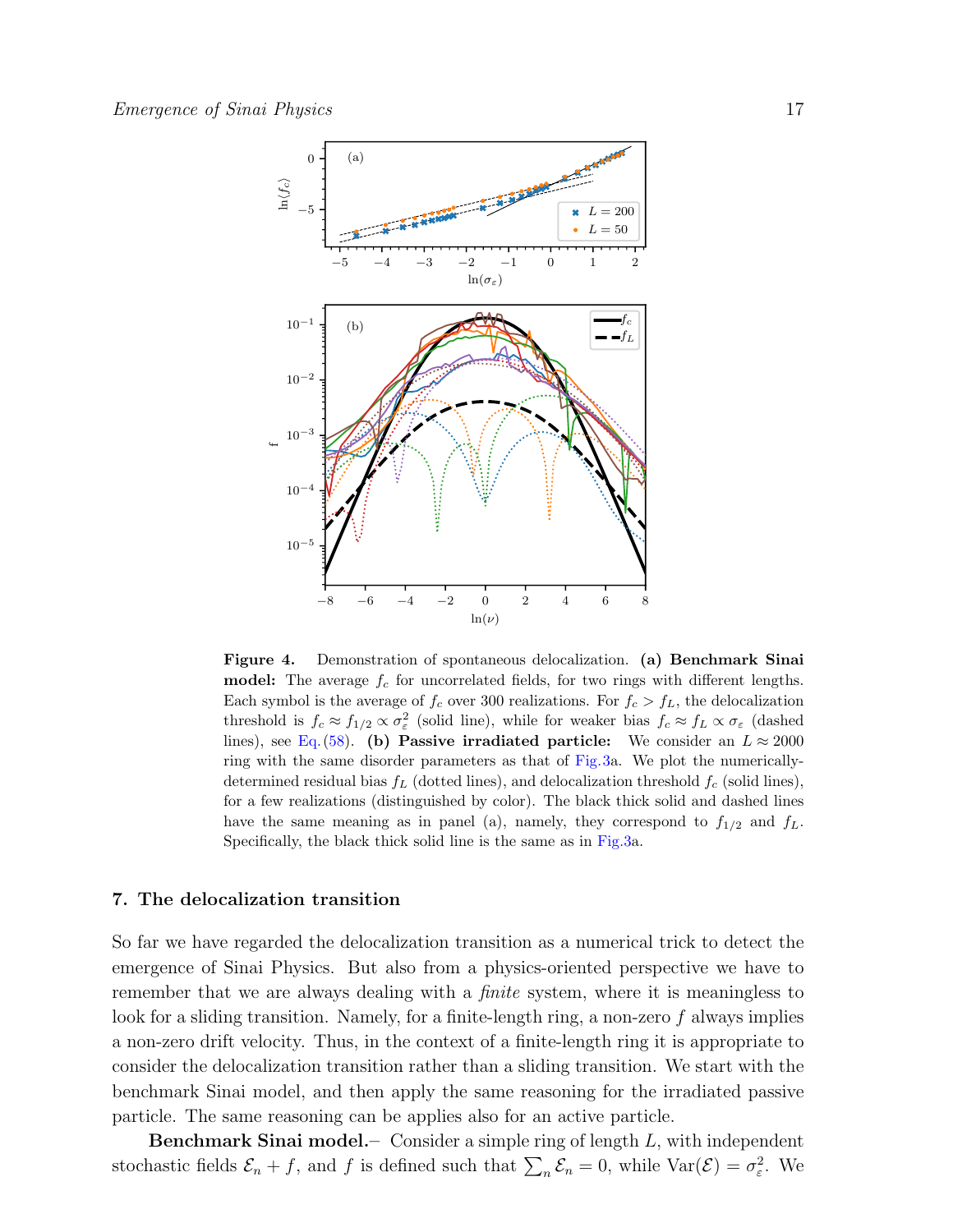can also define the  $\mu$ -moment  $f_{\mu}$  of the random stochastic field via

$$
\langle e^{-\mu \mathcal{E}} \rangle \equiv e^{-\mu f_{\mu}} \tag{56}
$$

For Gaussian disorder  $f_{\mu} = (\mu/2)\sigma_{\varepsilon}^2$ . The bias f is regarded as a control parameter, and the relation  $f = f_{\mu}$  can be inverted. Thus we can regard  $\mu(f)$  as an optional way for characterization of the bias. Recall that the bias  $f_c = f_1$ , that corresponds to  $\mu=1$ , is the critical field for the sliding transition.

**Delocalization threshold.**– The sliding threshold  $f_1$  concerns an ensemble average over infinite chains, while the delocalization threshold concerns a single realization of a finite size ring. The relation between the two transitions has been studies in [\[12\]](#page-24-11) for the benchmark Sinai model. Assuming a very long ring, the threshold field for sliding is determined by a spectral density  $\lambda^{\mu-1}$ , where  $\mu = \mu(f)$ . It has been argued that the delocalization transition takes place for  $\mu = 1/2$ , meaning that  $f_c$ [delocalization]  $\approx f_{1/2}$ . For Gaussian disorder  $f_{1/2} = (1/2)f_1$ , while for (e.g.) a box distribution the ratio depends on  $\sigma_{\varepsilon}$ . However, the reasoning of [\[12\]](#page-24-11) implicitly assumes that  $L$  is long enough, while for our purpose some further refinements are crucial.

**Residual bias.**– Closing a chain segment of length  $L$  into a ring, assuming uniform temperature, we get  $\Phi = 0$  due to telescopic cancellations of the terms. But in the benchmark Sinai model we have an uncorrelated stochastic field, that has dispersion  $\sigma_{\varepsilon}$ , and therefore we get a residual affinity  $\Phi \sim \sigma_{\varepsilon} \sqrt{L}$ , which implies a non-zero residual bias  $|f| \sim f_L$ , where

<span id="page-17-1"></span>
$$
f_L \equiv C \frac{\sigma_{\varepsilon}}{\sqrt{L}}, \qquad C \approx 0.568 \tag{57}
$$

The numerical prefactor C is a matter of convention (see below). The residual bias f might be either positive or negative with equal probability, and one expects corresponding fluctuations of the spectral density: recall that the latter is characterized by the f-related exponent  $\mu$ . Those finite size related fluctuations can be ignored if  $f_{1/2} \gg f_L$ , which is the implicit assumption in [\[12\]](#page-24-11). More generally it is natural to expect  $f_c \sim f_L$  for a small ring. This expectation is confirmed by Fig.[4a](#page-16-1), where the average of  $f_c(\sigma_{\varepsilon})$  for rings with two different L-s is plotted. The prefector C in the definition Eq.  $(57)$  of  $f<sub>L</sub>$  has been determined from this figure. The conclusion can be summarized by the formula

<span id="page-17-0"></span>
$$
f_c = \max\{f_L, f_{1/2}\} \sim \max\left\{\sqrt{\frac{f_{1/2}}{L}}, f_{1/2}\right\}
$$
 (58)

From the second equality it should be obvious that the crossover takes place at  $f_{1/2} \sim 1/L$ . We emphasize again that for a finite-size ring  $f_c$  refers to the delocalization transition.

**Irradiated ring.**– Turning back to treat our irradiated ring, the  $f_{1/2}$  in Eq.[\(58\)](#page-17-0) is replaced by an estimate that is based on  $Eq. (24)$  $Eq. (24)$ . However, we have to remember that the stochastic field  $\mathcal{E}_n$  does not have Gaussian distribution. Specifically, in our numerics, it reflects the log-normal distribution of the couplings. Thus the ratio between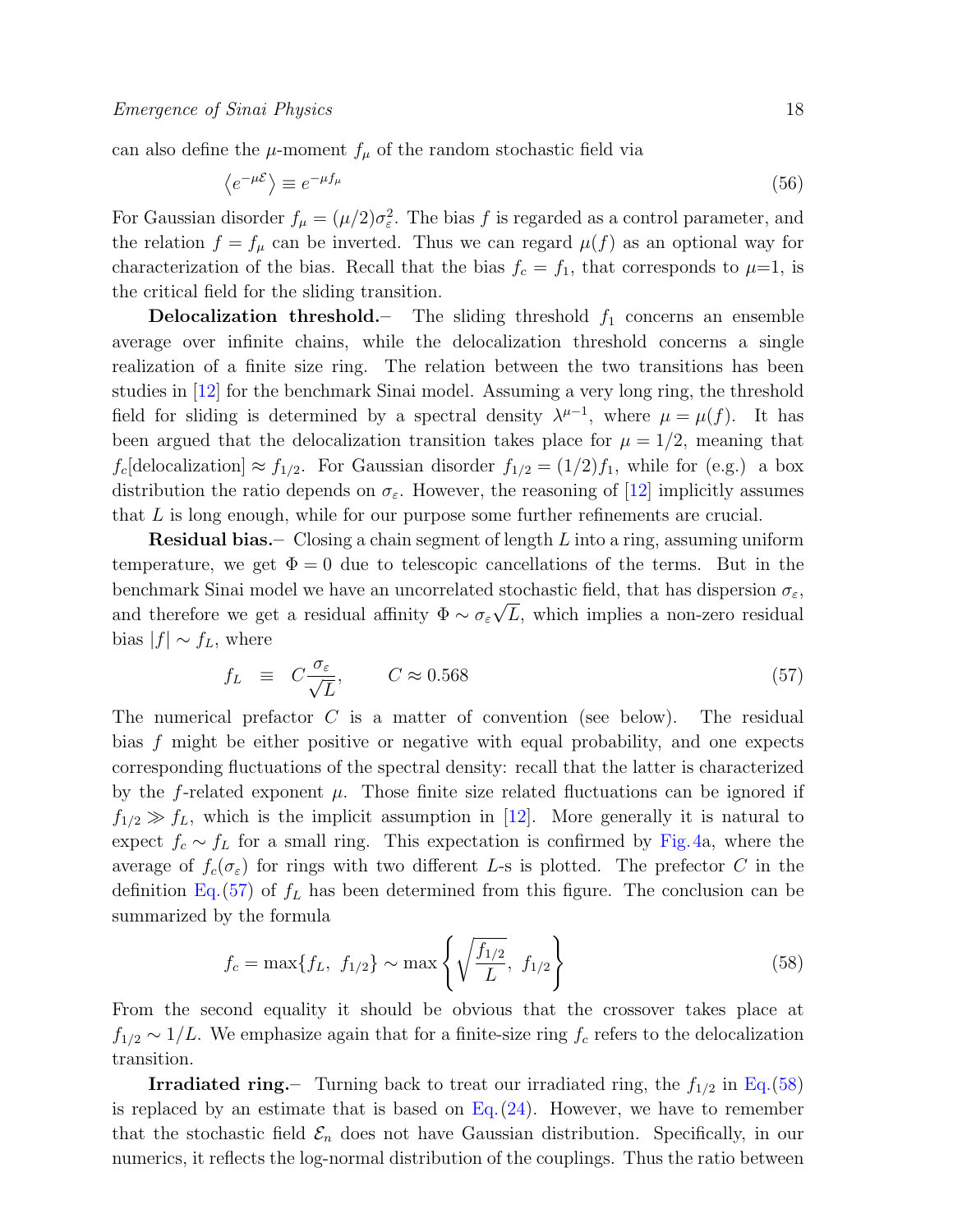$f_c$ [delocalization] and the  $f_c$ [sliding] estimate of Eq.[\(24\)](#page-11-0) becomes  $\sigma$  dependent. For the  $\sigma = 3$  data we used  $1/3$  in Fig[.3a](#page-11-1), and consistently the same ratio in Fig[.3b](#page-11-1).

Spontaneous delocalization.– Considering a passive particle on a ring without irradiation, and assuming uniform temperature, we get  $\Phi = 0$  due to telescopic cancellations of the terms. But for  $\nu \neq 0$  we expect a residual bias  $f(\nu)$ . The statistical properties of  $f(\nu)$  has been studied in [\[24\]](#page-24-23). As in the benchmark Sinai model  $|f(\nu)| \sim f_L$ . Fig[.4b](#page-16-1) illustrates this dependence for a few realizations. Indeed on the average we witness agreement with Eq.[\(57\)](#page-17-1). We also plot there (solid line) the expected  $f_c$  for a very long ring. But we are dealing with a finite-L ring, and indeed we see that the average  $f_c(\nu)$  is in agreement with Eq.[\(58\)](#page-17-0). Based on Eq.[\(26\)](#page-11-2), it follows that in the vicinity of  $ln(\nu) \sim 0$ we should be able to observe the emergence of Sinai physics, i.e. localization, provided

$$
L \quad \gg \quad \frac{1}{\sigma^2 \sigma_v^2} \tag{59}
$$

Along the tails we observe as expected  $|f_c(\nu)| \sim f_L(\nu)$ , i.e. multiple intersections of the  $f_L(\nu)$  curve with the  $f_c(\nu)$  curve. Thus we have, for either very weak or very strong irradiation, a sequence of spontaneous localization-delocalization transitions. As  $L \to \infty$  the central Sinai region expands.

## <span id="page-18-0"></span>8. Discussion

Testing Sinai physics for a passive particle is possibly rather straightforward. The setup that we have considered in  $Eq.(12)$  $Eq.(12)$  can be literally realized as a semiconductor device. The driving source is like noise that induces extra transition between impurities.

The analogous discussion for an active particle system is somewhat motivated by experiments with Janus particle that are immersed in a solution. The propulsion can be controlled by an irradiation source. But it is not obvious whether the naive setup really leads to the emergence of Sinai physics. The model that has been introduced in [\[25\]](#page-24-24), and the subsequent non-Brownian version that has been considered in [\[26,](#page-24-25) [27\]](#page-24-26) assume a static disordered potential  $V(x)$  that induces a *quenched* velocity field  $v(x) \propto -V'(x)$ . This seems to be a non-physical assumption for a particle in a fluid. The question arises whether it is really feasible to perform an experiment whose objective is to witness induced sub-diffusion and a subsequent sliding transition.

Our starting point is such that for  $\nu = 0$  we would like to witness normal diffusion. Accordingly we refer to the Brownian version of Sec.[\(6\)](#page-13-0). If we have in mind Janus particles, it is reasonable to assume that we can induce a uniform bias. For a charged particle it might be an electric potential  $V(x) \propto -x$ . This induces a *nonuniform* unidirectional stochastic field  $\mathcal{E}(x) = -\beta(x)V'(x)$ , with  $\beta(x)$  that is given, say, by Eq.[\(53\)](#page-15-0). The x dependence is not due  $V(x)$  but due to, say, the disordered irradiation. So the remaining issue is how to get control over the average bias f. In particular how do we achieve  $f = 0$ . For that we need an additional mechanism that can counter-balance the average value of  $\mathcal{E}(x)$ . Apparently the simplest possibility is to consider a Janus particles in a flowing solution.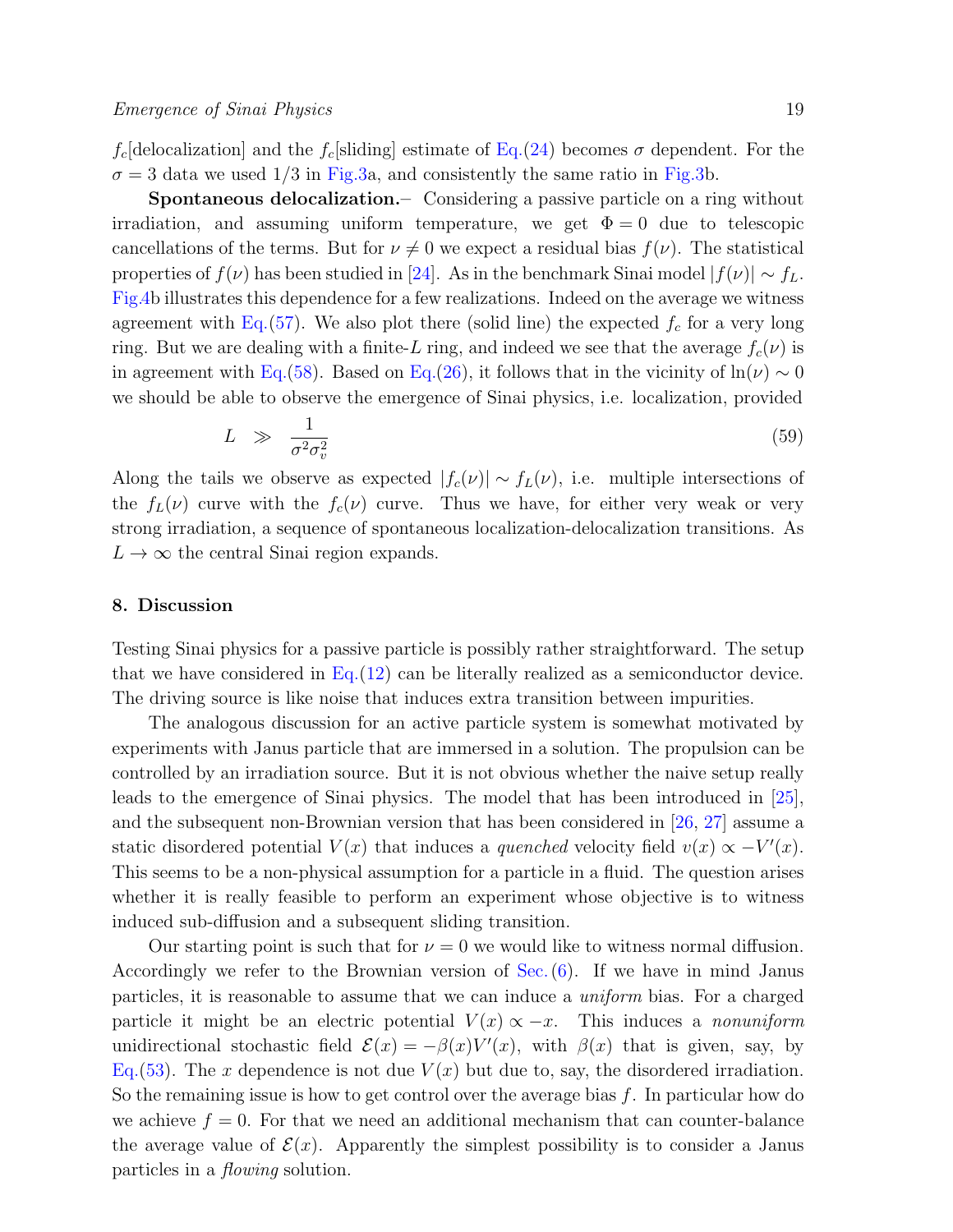In the setup described above the quench disorder reflects the irradiation pattern, and the bias field is due to the net effect of having both external field and flow of the embedding fluid. Such setup allows to test the emergence of Sinai physics for an active Brownian particle.

On the theory side it was important to emphasize a few conceptual subtleties. First of all it should be clear that Sinai model concerns rigorously passive particles. Its application to active particle is not self obvious. We have elaborated several perspectives (heuristic, NESS-based, spectral-based) that support the emergence of Sinai physics for such non-equilibrium system.

We have provided estimates for the critical field  $f_c(\nu)$ . In practice it is Eq.[\(24\)](#page-11-0) with  $\text{Var}(\beta_n)$  of Eq.[\(53\)](#page-15-0). We have tested our estimates numerically as in Fig[.3.](#page-11-1) In order to be able to witness Sinai physics this threshold value should be non-negligible. Specifically, we have clarified how  $f_c$  is affected by a finite size effect, and consequently provided the conditions that are required in order to avoid spontaneous delocalization due to a residual bias that is induced by the irradiation source.

## <span id="page-19-0"></span>Appendix A. The formula for the drift velocity

The derivation of the formula for the drift velocity in the continuum limit version of Sinai model is rather simple. One notice that  $Eq.(27)$  $Eq.(27)$  is in essence a continuity equation for the current

$$
I = -D(x)\frac{\partial \rho}{\partial x} + v(x)\rho \tag{A.1}
$$

$$
= -D(x)e^{-U(x)}\frac{d}{dx}\left[e^{U(x)}\rho(x)\right]
$$
\n(A.2)

The steady state is obtained by solving  $I(x) = I = const$ , where I is yet unknown. One obtains

$$
\rho(x) = \left[ C - I \int_0^x \frac{e^{U(x')}}{D(x')} dx' \right] e^{-U(x)} \tag{A.3}
$$

where the integration constant  $C$  is determined by the periodic boundary conditions  $\rho_0(0) = \rho_0(L)$ , namely,

$$
C = \frac{I}{1 - e^{U(L)}} \int_0^L \frac{e^{U(x')}}{D(x')} dx' \tag{A.4}
$$

At this point it is convenient to make the substitution  $U(x) := [-fx + U(x)]$ , such that  $U(x)$  is an *L*-periodic function. Consequently we get

$$
\rho(x) = \frac{I}{1 - e^{-fL}} \int_0^L \frac{dr}{D(x+r)} e^{U(x+r) - U(x) - fr}
$$
\n(A.5)

From the normalization condition we get the expression for the current:

$$
I = (1 - e^{fL}) \left[ \int_0^L \int_0^L dx dr \frac{1}{D(x+r)} e^{U(x+r) - U(x) - fr} \right]^{-1}
$$
(A.6)

Replacing the integral over x by an ensemble average, and using  $I = (1/L)v$ , we get Eq.[\(36\)](#page-12-4).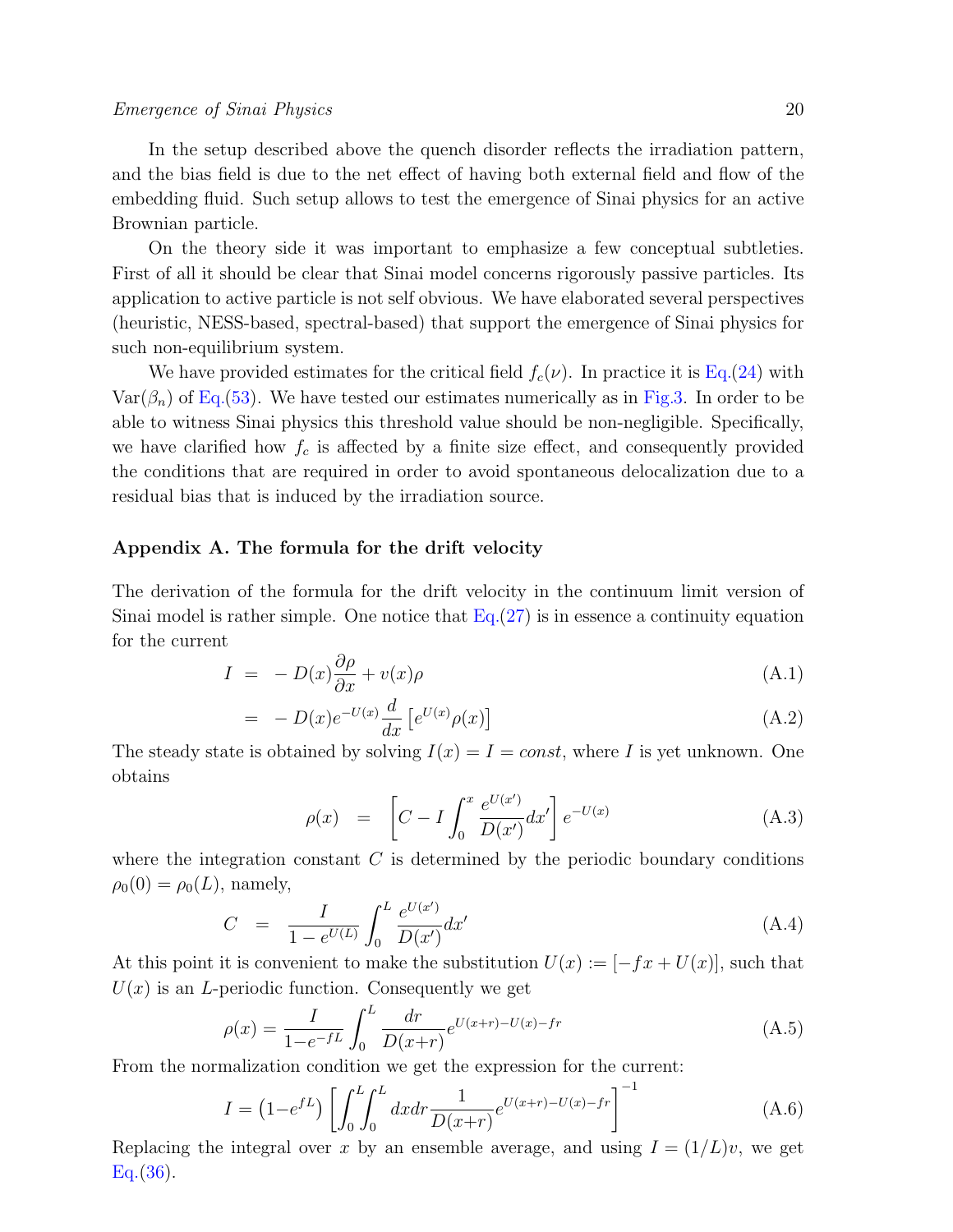## <span id="page-20-0"></span>Appendix B. Non-Brownian active particle

The passive particle that is described by the Fokker Plank Equation Eq. [\(27\)](#page-12-1) is a Brownian particle whose motion can be described by a Langevin equation  $\dot{x} = v(x) + \text{NoiseTerm}$ . Without the noise  $D(x) = 0$ , which is like having a zero temperature bath. We term this noise-less case as the non-Brownian limit. References [\[26,](#page-24-25) [27\]](#page-24-26) have considered this limit for an active particle, aka "run-and-tumble particle" scenario. We summarize their results in the perspective of our presentation.

The motion is described by the Langevin equation

$$
\dot{x} = v(x) \pm \nu \tag{B.1}
$$

where  $\nu$  is the propulsion velocity, and  $v(x)$  is the velocity field. The  $\pm$  sign switches randomly with rate  $\alpha$ . Note that in Ref[\[26\]](#page-24-25) the switching rate is  $\alpha/2$ , while a different notation  $\gamma$  is used in [\[27\]](#page-24-26). In the tight binding model we use the notation  $w_n^{\alpha}$ , and for uniform irradiation we assume  $w_n^{\alpha} = \text{const} = \alpha$ .

In the absence of propulsion ( $\nu = 0$ ) we have no diffusion: we just have a transient drift due to the local  $v(x)$ , which looks like having zero motion on a coarse grained scale. Turning on the propulsion and setting  $v(x) = 0$  the coarse grained dynamics of the probability density  $\rho(x)$  becomes diffusive with

<span id="page-20-1"></span>
$$
D^{\text{eff}} = \frac{\nu^2}{2\alpha} \tag{B.2}
$$

This effective diffusion is due to the interplay between the propulsion (motion with velocity  $\pm \nu$ ) and the random changes in the orientation of the particle (with rate  $\alpha$ ). In the presence of  $v(x)$  one obtains a quasi-canonical NESS [\[26\]](#page-24-25):

$$
\rho(x) \propto \frac{\nu}{\nu^2 - v(x)^2} \exp[-U(x)] \tag{B.3}
$$

Here  $U(x)$  is the effective stochastic potential that is associated with with an effective stochastic field

<span id="page-20-2"></span>
$$
\mathcal{E}(x)^{\text{eff}} = \frac{2\alpha v(x)}{\nu^2 - v(x)^2}
$$
 (B.4)

In leading order with respect to  $v(x)$ , the result is  $\mathcal{E}(x) = v(x)/D_0$ . We have  $v(x) \propto -V'(x)$  and therefore  $U(x) \propto V(x)$  is bounded, which implies that Sinai physics does not emerge. But if we go beyond leading order, and take the appearance of  $v(x)$  in the denominator of  $Eq.(B.4)$  $Eq.(B.4)$  into account, then the telescopic correlations are broken,  $U(x)$  becomes unbounded, and Sinai physics emerges. An optional way to break the telescopic correlations is to assume randomness in  $\alpha$  or in  $\nu$ .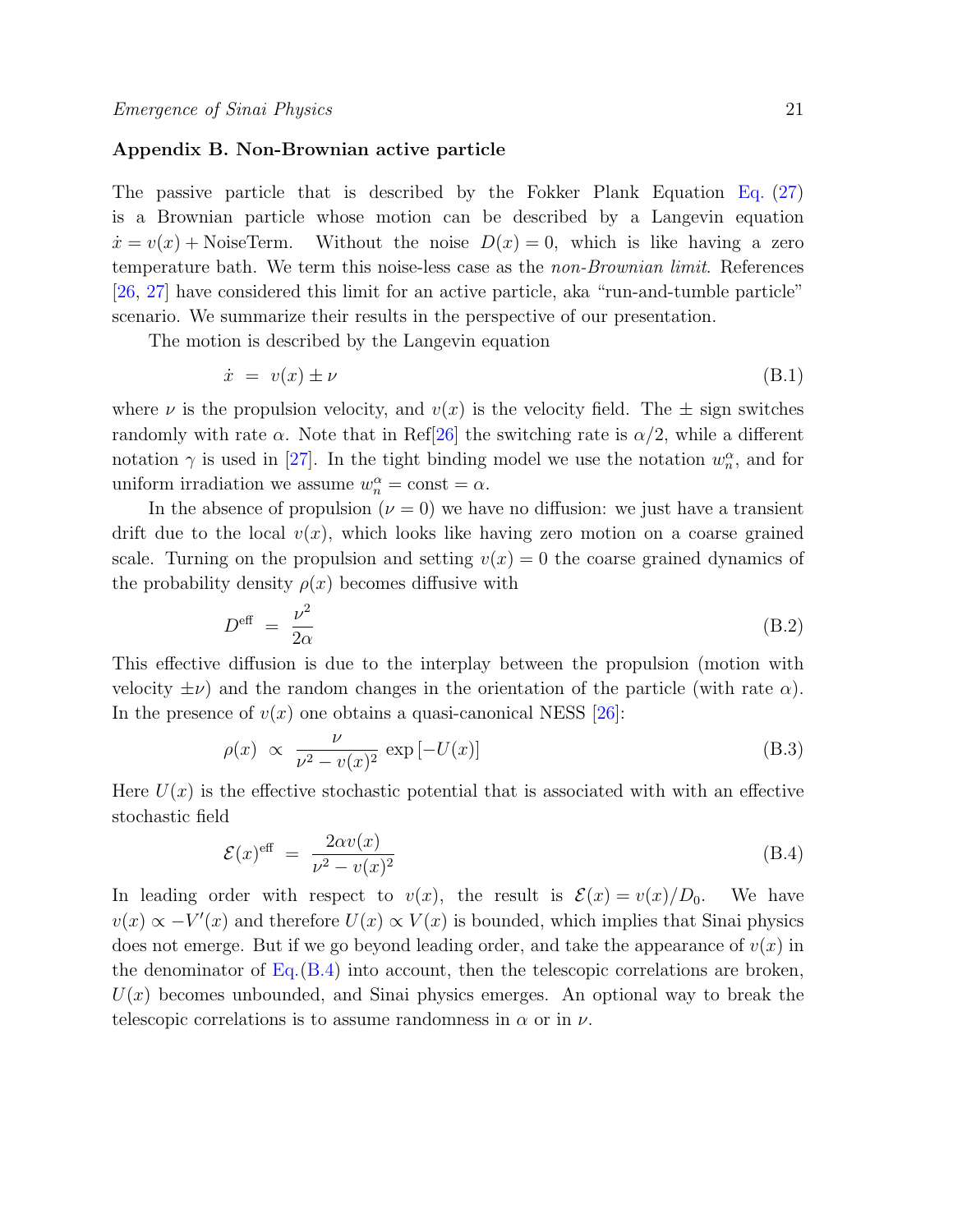# <span id="page-21-0"></span>Appendix C. Diffusion of active particles

Here we write again the rates of  $Sec.6$  with simplified notation

$$
w_{(n+1)\uparrow,n\uparrow} = D_n + \frac{v_n}{2} + \nu \tag{C.1}
$$

$$
w_{n\uparrow,(n+1)\uparrow} = D_n - \frac{v_n}{2} \tag{C.2}
$$

$$
w_{(n+1)\downarrow,n\downarrow} = D_n + \frac{v_n}{2} \tag{C.3}
$$

$$
w_{n\downarrow,(n+1)\downarrow} = D_n - \frac{\bar{v}_n}{2} + \nu \tag{C.4}
$$

$$
w_{n\downarrow,n\uparrow} = \alpha \tag{C.5}
$$

$$
w_{n\uparrow,n\downarrow} = \alpha \tag{C.6}
$$

In the absence of disorder we set  $D_n = D_0$  and  $v_n = v_0$ . The calculation of the effective diffusion coefficient, is done with the help of Bloch theorem. In the momentum basis, the rate matrix is block diagonal in  $k$ . The blocks are

$$
\boldsymbol{W}^{(k)} = \begin{pmatrix} A_+^{(k)} - A_+^{(0)} - \alpha & \alpha \\ \alpha & A_-^{(k)} - A_-^{(0)} - \alpha \end{pmatrix}
$$
 (C.7)

where

$$
A_{\pm}^{(k)} = 2D_0 \cos(k) - iv_0 \sin(k) + \nu e^{\mp ik}
$$

The eigenvalues are denoted  $-\lambda_{k,\pm}$ . The drift velocity and diffusion coefficient are found by expanding  $\lambda_{k,+}$  as in Eq.[\(11\)](#page-8-0). The drift velocity comes out  $v_0$  as expected, and for the diffusion coefficient we get

<span id="page-21-1"></span>
$$
D^{\text{eff}} = D_0 + \frac{\nu}{2} + \frac{\nu^2}{2\alpha} \tag{C.8}
$$

In terms of the parameters that are used in the main text, we get Eq.[\(45\)](#page-13-1).

For completeness we write the explicit expression for the eigenvalues. In the absence of bias this expression is rather simple:

$$
\lambda_{k,\pm} = -\left[c \pm \sqrt{\alpha^2 - a^2}\right]
$$
 (C.9)

with

$$
\alpha = w^{\alpha}
$$
  
\n
$$
a = w^{\nu} \sin(k)
$$
  
\n
$$
c = (2w^{\beta} + w^{\nu}) \cos(k) - [w^{\alpha} + (2w^{\beta} + w^{\nu})]
$$

For  $w^{\nu} > w^{\alpha}$  some of the eigenvalues become complex, but the small k eigenvalues at the vicinity of  $\lambda = 0$  are always real. The latter statement assumes a very long ring. For a finite ring of length L such eigenvalues (with  $k \sim 1/L$ ) exist provided  $w^{\nu}$  is smaller compared with  $w^{\alpha}L$ .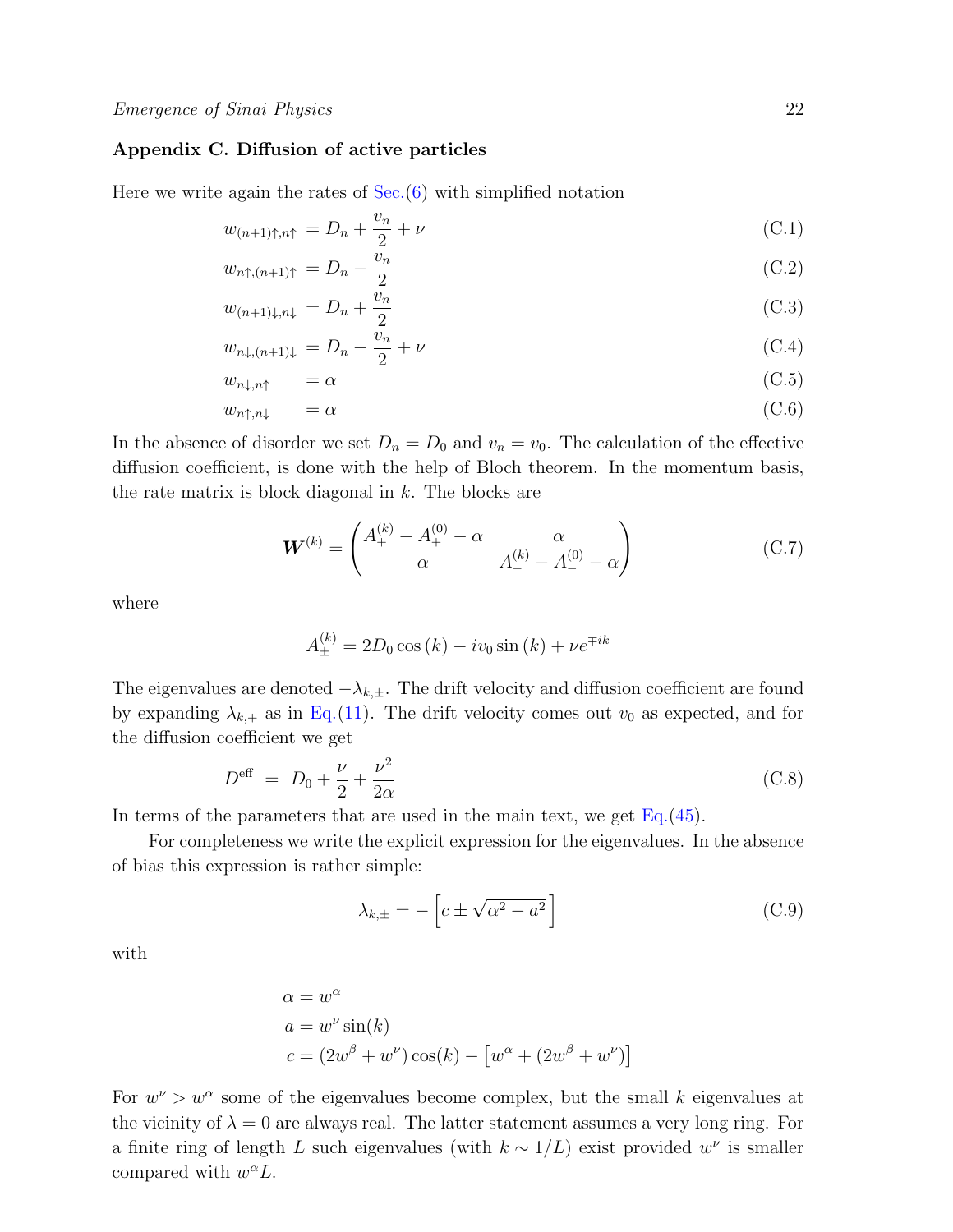Band mixing.– The essence of Sinai physics is that weak bias is not able to make the spectrum complex, as opposed to the non disordered result Eq.  $(11)$ . Instead, f has to exceed a threshold to make the spectrum complex. It is important to remember that we care here about the spectrum at the vicinity of  $\lambda = 0$ . The above perspective applies also for an active particle. Namely, also for an active particle in a disordered environment the spectrum at the vicinity of  $\lambda = 0$  remains real if f is small enough. This observation is based on the following reasoning. The diagonalization of  $W = H + A$ can be treated within the framework of perturbation theory as explained in Section V of [\[25\]](#page-24-24). Here  $\boldsymbol{H}$  is a real symmetric matrix, while  $\boldsymbol{A}$  is a real anti-symmetric matrix. It is well known (usually in the context of PT-symmetric non-hermitian Hamiltonians) that in order to get complex spectrum the elements of  $\boldsymbol{A}$  should be large enough in the sense of perturbation theory (the coupling should be larger than the "energy-difference" of the coupled states), else the spectrum remains real. In the present context  $\boldsymbol{H}$  is composed of two uncoupled  $\pm$  blocks, while  $\mathbf{A} = \mathbf{A}_{\perp} + \mathbf{A}_{\parallel}$  is composed of propulsionrelated-perturbation and bias-related-perturbation, respectively. The former induces inter-band coupling, while the latter induces intra-band couplings. Without  $\mathbf{A}_{\perp}$  we have the standard delocalization scenario: if the intra-band non-hermitian perturbation is strong enough one observes Sinai-type delocalization (complex eigenvalues). On the other hand, without  $A_{\parallel}$ , we have only inter-band couplings that are likely to induce complexity only in the band-overlap region. This argument assumes that the propulsion is not too extreme, such that we stay within the Sinai regime. In other words: we can establish the emergence of Sinai physics for active particles, but we cannot exclude the existence of additional regimes.

#### <span id="page-22-0"></span>Appendix D. NESS for non-Brownian active particle

The NESS can be easily found for a unidirectional stochastic motion. The propulsion rate  $\nu$  is modulated by the velocity field of the disordered bath, and the counterpropulsion rates are neglected. Instead of the rates as written in [6](#page-13-0) we use the following non-Brownian version:

$$
w_{(n+1)\uparrow,n\uparrow} = \nu + v_n \equiv w_n^+ \tag{D.1}
$$

$$
w_{n\uparrow,(n+1)\uparrow} = 0 \tag{D.2}
$$

$$
w_{(n+1)\downarrow,n\downarrow} = 0 \tag{D.3}
$$

$$
w_{n\downarrow,(n+1)\downarrow} = \nu - v_n \equiv w_n^- \tag{D.4}
$$

$$
w_{n\downarrow,n\uparrow} = \alpha \tag{D.5}
$$

$$
w_{n\uparrow,n\downarrow} = \alpha \tag{D.6}
$$

One can verify that for a non-disordered system the diffusion coefficient is the same, namely  $Eq.(C.8)$  $Eq.(C.8)$ , but without the first term.

The NESS is determined by the equation  $Wp = 0$ . In the Sinai regime the drift velocity vanishes. Formally this statement is exact only in a statistical sense (for an infinite chain). Consequently, for a very long ring we expect an exponentially small NESS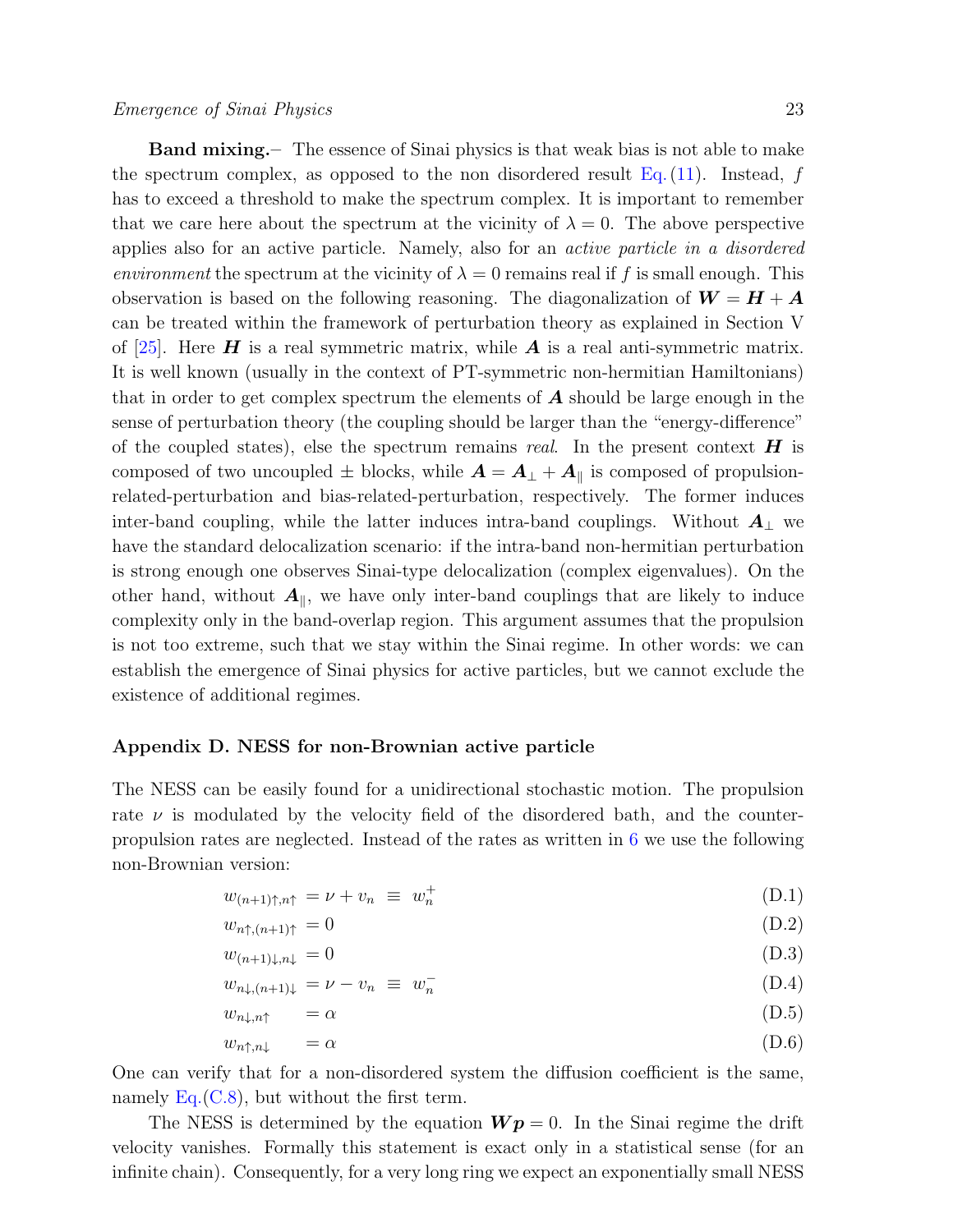current. Below we find the zero-current solution. It can be regarded as an approximation for the exact NESS. Clearly we are using here a self-consistent approximation scheme: outside of the Sinai regime this scheme fails. The extreme illustration for the failure of this procedure is the case of a non-disordered ring (in the continuum limit it is  $Eq.(27)$  $Eq.(27)$ with constant D and v). The zero current solution for non-zero v is exponentially diverging in one direction, and cannot be matched if one tries to impose periodic boundary conditions. The true NESS in the latter case does not feature an exponentially small current.

The equation for the zero-current NESS for non-Brownian active particle is

$$
p_{n+1,\downarrow} = \left(\frac{w_n^+}{w_n^-}\right) p_{n,\uparrow} \tag{D.7}
$$

From the Kirchhoff equation at node  $(n+1, \uparrow)$  we deduce that

$$
\frac{p_{n+1,\uparrow}}{p_{n,\uparrow}} = \left[ \frac{\alpha + w_n^-}{\alpha + w_{n+1}^+} \right] \left( \frac{w_n^+}{w_n^-} \right) \tag{D.8}
$$

From here it follows that

$$
\frac{p_{n+1}}{p_n} = \frac{\left[1 + \frac{\alpha + w_n^-}{\alpha + w_{n+1}^+}\right]}{\left[1 + \frac{\alpha + w_n^+}{\alpha + w_{n-1}^-}\right]} \left(\frac{w_n^+}{w_n^-}\right)
$$
\n(D.9)

The effective stochastic field is found via  $Eq.(10)$  $Eq.(10)$ .